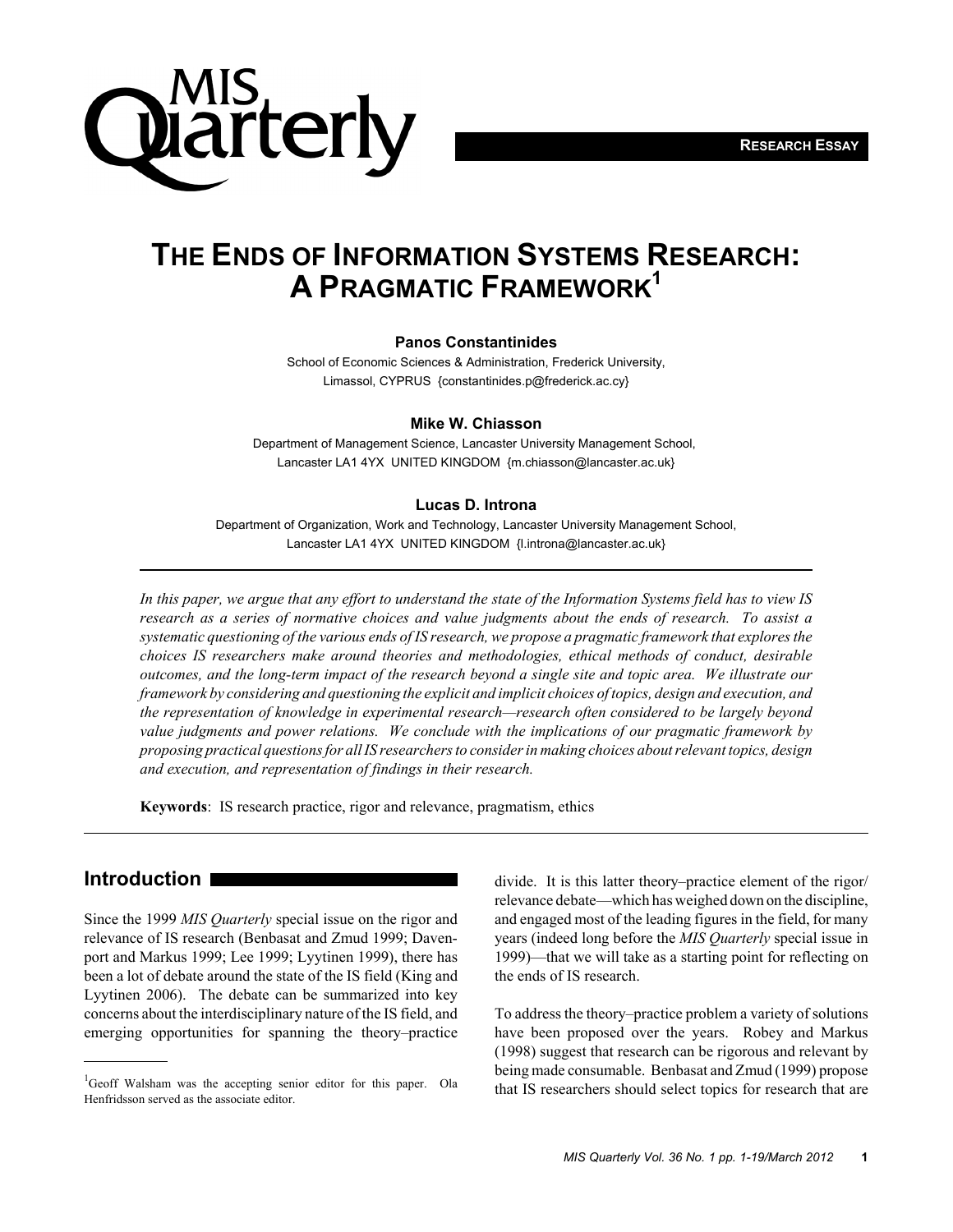relevant to practitioners' needs while producing implementable knowledge that is written in an accessible style and tone. Baskerville (1999) proposes action research as a practicebased solution to the dilemma. Finally, and more recently, Rosemann and Vessey (2008) suggest relevance can be achieved by producing research that is important to practice, is accessible by practitioners, and can be assessed for relevance through applicability checks.

The underlying assumption in most of these proposals is that the issue of relevance is implicitly one about the production of knowledge and how to ensure that the work is relevant to the ends of practitioners (e.g., transformation of practice), either directly in the research, or indirectly in the publication of findings. While this assumption may be entirely appropriate in understanding relevance, it should not be taken as a given, uncritically. Clearly this is just one possible determination of the relevant ends of IS research, and how it is to be achieved. However, one could also propose a whole range of entirely different and relevant ends for IS research with different audiences, and processes to achieve those ends. For example, one could argue that relevance is scholarship and scientific rigor that pursues general knowledge and serves the long term interests of society rather than the development of knowledge for practitioners whomever they may be. On the other hand, others may suggest that the ends of IS research are meant to transform a particular group, with implications arising from such transformation for other groups.

Such a critical questioning of the ends of IS research brings into sharper focus the need to consider *all possible relevant ends*—and with it the greater good that researchers, as producers of knowledge, are striving to serve. By suggesting this, we acknowledge that IS researchers will always find themselves entangled in a landscape of conflicting ends that need to be navigated—and this is exactly what makes the question of ends a serious and urgent one. We are also suggesting that such complex individual and collective problems cannot be solved by uncritically accepting only one interpretation of relevance, at the exclusion and expense of others, which may be equally important and transformative, or by bracketing these questions to be handled later or by someone else. Rather we want to suggest that these questions of conflicting ends are intricately tied to all aspects of our research practice and need to be reflected upon, and explicitly dealt with by every researcher. In other words, we believe there is a need for a framework which might guide IS researchers to consider and address this intricate landscape of conflicting ends in an explicit and justifiable way.

One proposed approach for dealing with this landscape of conflicting ends is to make value judgements more explicit through *ethical reasoning* (Davison et al. 2006), which

focuses on ideal ethical categories such as the social contract, individual rights, and moral justice (Kolhberg 1981). Despite its considerable merits, however, the focus on ideal ethical categories has a tendency to exclude and perhaps obscure the local and situated concerns, values, and dilemmas people may face in different and particular contexts (Snell 1996; also see Habermas 1994, p. 120). It has been argued that, beyond the development and use of abstract moral categories to guide ethical research practices, there is a need to consider the situated and emerging ends of IS research (Hirschheim and Klein 2003).

Habermas' work on communicative action (1992, 1998) and discourse ethics (1994) has also been proposed as an alternative approach to dealing with the situated and emerging ends of IS research. Specifically, Habermasian ideas toward ethical research have been extensively applied to ethics and IS—from Enid Mumford's ETHICS framework (e.g., Hirschheim and Klein 1994; Mumford 2006) to discourse ethics (e.g., Mingers and Walsham 2010; Stahl 2008). On the one hand, the ETHICS framework provides explicit ethical principles in order to inform moral practices, including the emancipation of human subjects involved in the research. On the other hand, discourse ethics is grounded in a radical approach to democratic participation through communicative acts among those affected by research practice decisions and proposals.

Such approaches to dealing with the situated and emerging ends of IS research place considerable emphasis on *ethical and applicative knowledge* (Hirschheim and Klein 2003). Ethical and applicative knowledge is conceptualized through *phronesis* (Aristostle 2006) as an on-going reflective development of prudent knowledge through ongoing action and reflection that is continuously shaped by and imbued with situated values and interests (Hirschheim and Klein 2003, p. 266). Hirschheim and Klein (2003) argue that, to date, the IS field "has focused almost the entirety of its resources on theoretical and technical knowledge, ignoring ethical and applicative knowledge" (p. 268). Similar arguments have also been made elsewhere acknowledging that "the core IS field… is underrepresentative of ethics and IS" (Mingers and Walsham 2010, p. 834).

This research essay addresses and expands upon these arguments by seeking to illustrate how IS research practice involves choices about conflicting ends—implicit and explicit choices about what we value and what we (intentionally or unintentionally) pass over as relevant knowledge for IS research. Our key argument is that any efforts to understand the state of the IS field—especially as reflected through the lens of the rigor/relevance debate—needs to appreciate IS research as a series of conflicting choices and value judg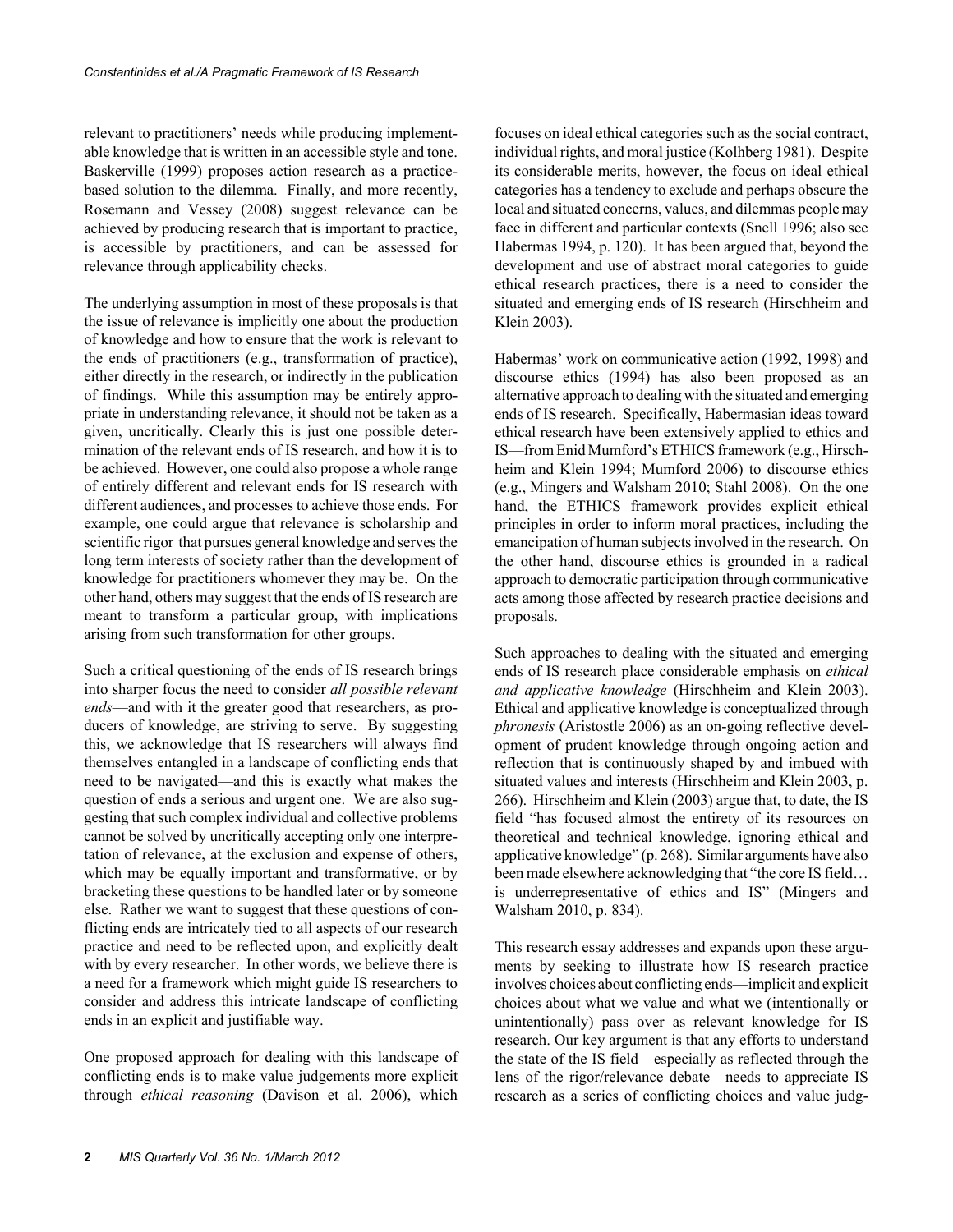ments, individually and collectively made. These choices shape the research projects and papers we choose to pursue and write about (and those we pass over) and have significant consequences for those affected or passed over by this work. In other words, it is exactly the way we deal with these conflicting choices in our individual research practice that shapes and determines our identity as IS researchers and, consequently, the collective identity of our field.

To open up this landscape of conflicting ends, we develop a pragmatic framework. We draw initially on the pragmatic philosophy of Charles Sanders Peirce (1931-1958) and his idea of a *community of inquirers* engaging in a continuous process of examination aimed at the discovery of new ways of accounting for the effects and results we are experiencing. Through this discussion we then develop links to recent conceptualizations of *phronesis* by Habermas (1994) and Flyvbjerg (2001, 2004, 2006), including the importance of *phronetic* (i.e., ethical-applicative, value-informed) research. We will argue that the dominant and primarily technical approach (i.e., theory and methodologically driven) adopted by IS researchers necessarily involves ethical choices and value judgments. By acknowledging this, IS researchers can develop a more reflective consideration of how their technical choices are affected by and affect other ends and for whom. These include the anticipated and desired outcomes of the research, the collective and long-term impact of the research for the communities we serve and inform, and the ways in which our choices are fostered, shaped, and restricted by power relations.

The rest of the paper is structured as follows. In the next section, we discuss our pragmatic framework in more detail. This framework is then used to identify key questions IS researchers should ask in engaging the different ends of research inquiry. Following this discussion, we illustrate the value of our framework by considering and questioning the explicit and implicit ends of experimental research—research often considered beyond deliberate questions about ethics, value judgments, and power relations. We conclude with some implications of our pragmatic framework by proposing some practical recommendations IS researchers could employ in questioning and selecting IS topics, designing and executing their studies, and representing their research in publications.

## **Understanding the Consequences of Different Choices in IS Research**

Peirce's pragmatism provides a philosophical starting point for exploring the different ends in IS research. The main reason for choosing Peirce's philosophy is that it crosses many epistemological divides, having been associated with interpretivism and semiotics (Eco 1979, 1994), positivism (Gruender 1983), realism (Hausman 1993; Sfendoni-Mentzou 1996), and critical social theories (Apel 1982, 1995; Habermas 1992, 1994, 1998). As a result, Peirce's philosophy is capable of supporting and questioning various approaches to IS research (also see Baskerville and Myers 2004; Goles and Hirschheim 2000).

In the next subsection, we discuss Peirce's conceptualization of ethical inquiry against more recent considerations of phronetic research. This discussion is then linked to IS research practice in order to develop key questions IS researchers can ask in critically engaging the choices they make before, during, and after research inquiry.

## *The Ends of Research Inquiry*

Pierce, following Aristotle, conceptualized *ethics* as only one part of three interdependent normative sciences, with *logic* and *aesthetics* comprising the other two. These three normative sciences are interdependent in that answers to logic (i.e., approaches to reasoning) presuppose conclusions about ethics (i.e., methods of conduct), and answers to ethics presuppose conclusions about aesthetics (i.e., the anticipated and desirable outcomes) (Stuhr 1994). In Peirce's own words (CP  $5.611$ :<sup>2</sup>

What does right reasoning consist in? It consists in such reasoning as shall be conducive to our ultimate aim. What, then, is our ultimate aim?…It would seem to be the business of the moralist to find this out, and that the logician has to accept the teaching of ethics in this regard. But the moralist, as far as I can make it out, merely tells us that we have a power of self-control, that no narrow or selfish aim can ever prove satisfactory, that the only satisfactory aim is the broadest, highest, and most general possible aim; and for any more definite information, as I conceive the matter, he [sic] has to refer us to the aesthetician, whose business it is to say what is the state of things which is most admirable in itself.

In terms of IS research, this quote stresses the point that beyond the question of whether practitioners will read and use our rigorous research results arising from certain theoretical assumptions and methodologies, the entire effort rests on

<sup>2</sup> CP refers to *Collected Papers of Charles Sanders Peirce* (1931-1958). The first number indicates the volume and the second number following the period indicates the paragraph.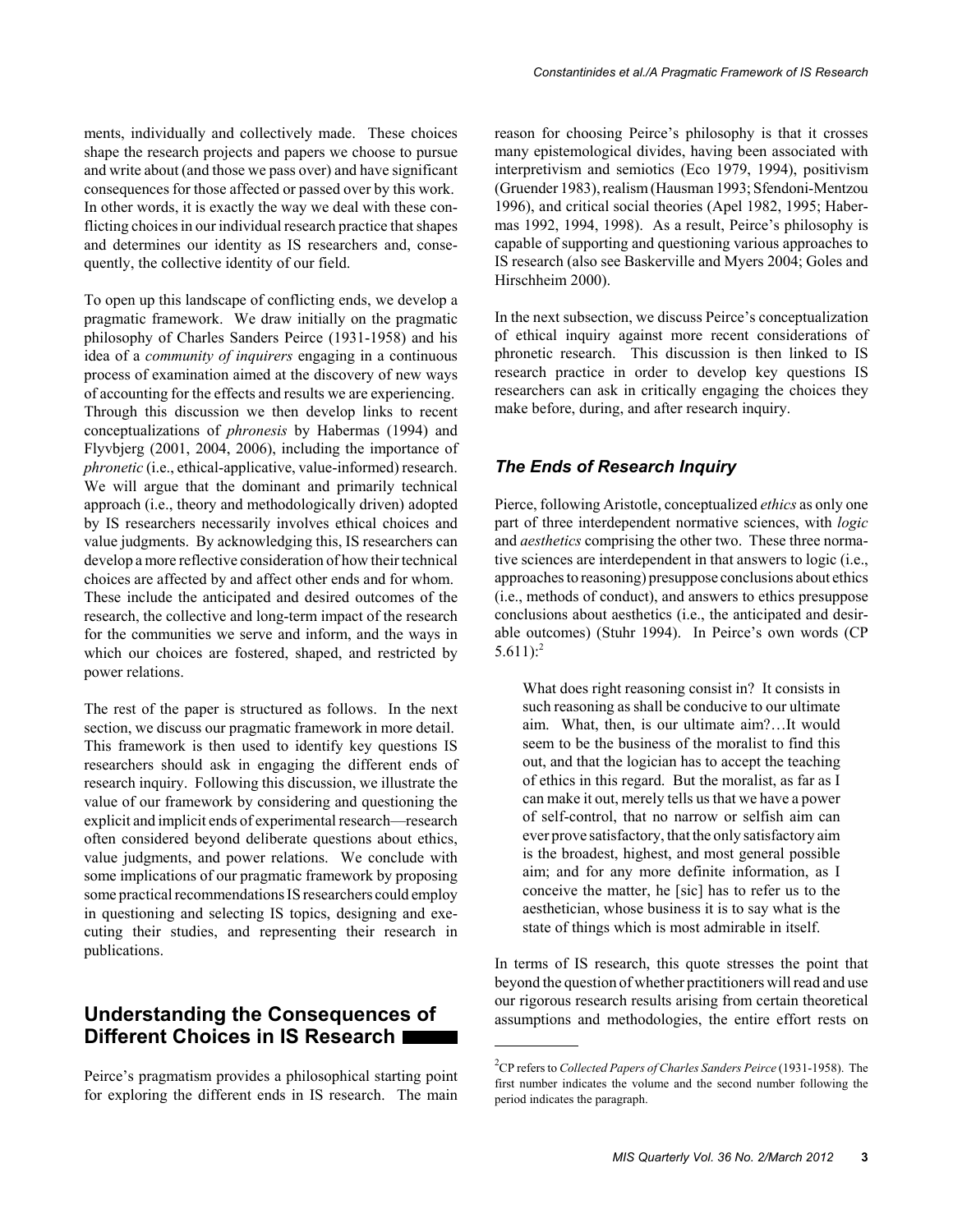choices about the ethical conduct of researchers, and a deliberation about the anticipated and desirable outcomes worth pursuing in IS research. In other words, our choice of logic presupposes questions and answers about ethics and aesthetics.

Our interdependent choices across these ends emerge in a continuous inquiry within a community of inquirers (CP 1.574), which comes to realize the *summum bonum* or highest good of their collective efforts (CP 1.191; also see Krois 1994). This highest good refers to how people within the community come to collectively think, act, and feel (CP 8.315). The highest good, thus, directly relates to the generation of relevant knowledge by directing and shaping attention toward those collections of thoughts (logic), actions (ethical conduct), and feelings (aesthetics) worth pursuing by the majority within a community of inquirers (Apel 1995). Peirce writes (CP 5.311)

The real is, then, that which, sooner or later, information and reasoning would finally result in, and which is therefore independent of the vagaries of you and me. Thus, the very origin of the conception of reality shows that the conception essentially involves the notion of COMMUNITY, without definite limits, and capable of a definite increase in knowledge.

"The real" is thus the highest good that a community of inquiry comes to experience and realize, within and through its diverse and collective practices over time, as worth pursuing (CP 5.433). This is why the highest good is thought to derive from but also transcend the diverse knowledge and practices in the community (Apel 1995; Habermas 1998). The development and expansion of this transcendental highest good also prompts an expansion of the community of inquiry to include others who see value in the ends, but also debate and participate in the communal assumptions. Thus, the community is not static, but is transformed through a continuous process of inquiry that grows and diversifies in addressing and producing the highest good (Eco 1994).

The process of realizing the highest good and transforming communal practices and values was referred to by Peirce as "critical common-sensism," a productive reflective-learning process whereby ideas and practices are understood in terms of their anticipated and actual consequences (Liszka 1978). "That is, meaning is not ascribed in a priori terms; rather, it is identified by anticipating 'what if' consequences to potential actions and conduct" (Elkjær and Simpson 2006, p. 3) toward an evaluation of possible solutions "which would hold in the long run" (CP 5.209-211).

Critical common-sensism has strong affiliations to the notion of *phronesis*<sup>3</sup> as both are concerned with deliberation about the values and interests of a broader community of inquiry (Flyvbjerg 2001, 2004, 2006; Habermas 1994). Recent commentaries have argued that research needs to move toward phronesis by taking into account situational and value-rational questions in specific organizational and practical settings, such as "where are we going? Is this development desirable? What, if anything, should we do about it?" (Flyvbjerg 2006, p. 375). These questions seek to balance instrumental (i.e., efficiency, getting things done) with value rationality (i.e., which of our local and situated values become affected and how), consistent with Peirce's three normative sciences and their interdependencies. In a striking similarity to Peirce, Flyvbjerg (2006, p. 375) argues that "the key point is the establishment of a *better* option, where 'better' is defined according to sets of validity claims." The process of inquiry is thus, for both Peirce and Flyvbjerg, ongoing and grounded within a community of inquirers. "Phronetic organization researchers realize that our sociality and history is the only foundation we have, the only solid ground under our feet" (Flyvbjerg 2006, p. 375).

However, Peirce is largely silent about power and its influence on the determination of the ends of research inquiry. Flyvbjerg (2006) offers a way forward by arguing for a broader, more inclusive community of stakeholders currently excluded from research inquiry, but who are affected by it.<sup>4</sup> Beyond an effort toward more plurality in research inquiry, Flyvbjerg raises the critical question of "Who gains and who loses, and by which mechanisms of power?" (2006, p. 374). Power here is understood to be exercised through various "rationalities" that shape and determine communal values and choices around research inquiry. In this view, power both includes and excludes discussions of choices around ethical and aesthetic ends, including the highest good, making these excluded ends illegitimate or mere add-ons to the seemingly more important questions around logical choices. Power thus governs the development and reconfiguration of research practices including the very strategies by which different individuals interact with each other, as well as where

<sup>&</sup>lt;sup>3</sup>Aristotle acknowledged the importance of critical common-sensism in phronesis (Aristotle 2006: Book B, Paragraph 6).

<sup>4</sup> A similar argument is made by Habermas through his *discourse ethics* (for an extensive review and application in IS research, see Mingers and Walsham 2010). The key difference between Habermas' critical theoretical approach to understanding power and the pragmatic approach we propose here is that, in the former more emphasis is placed on discourse (*ex ante*), whereas in the latter more emphasis is placed on evolutionary experience (*ex post*) (see Apel 1995).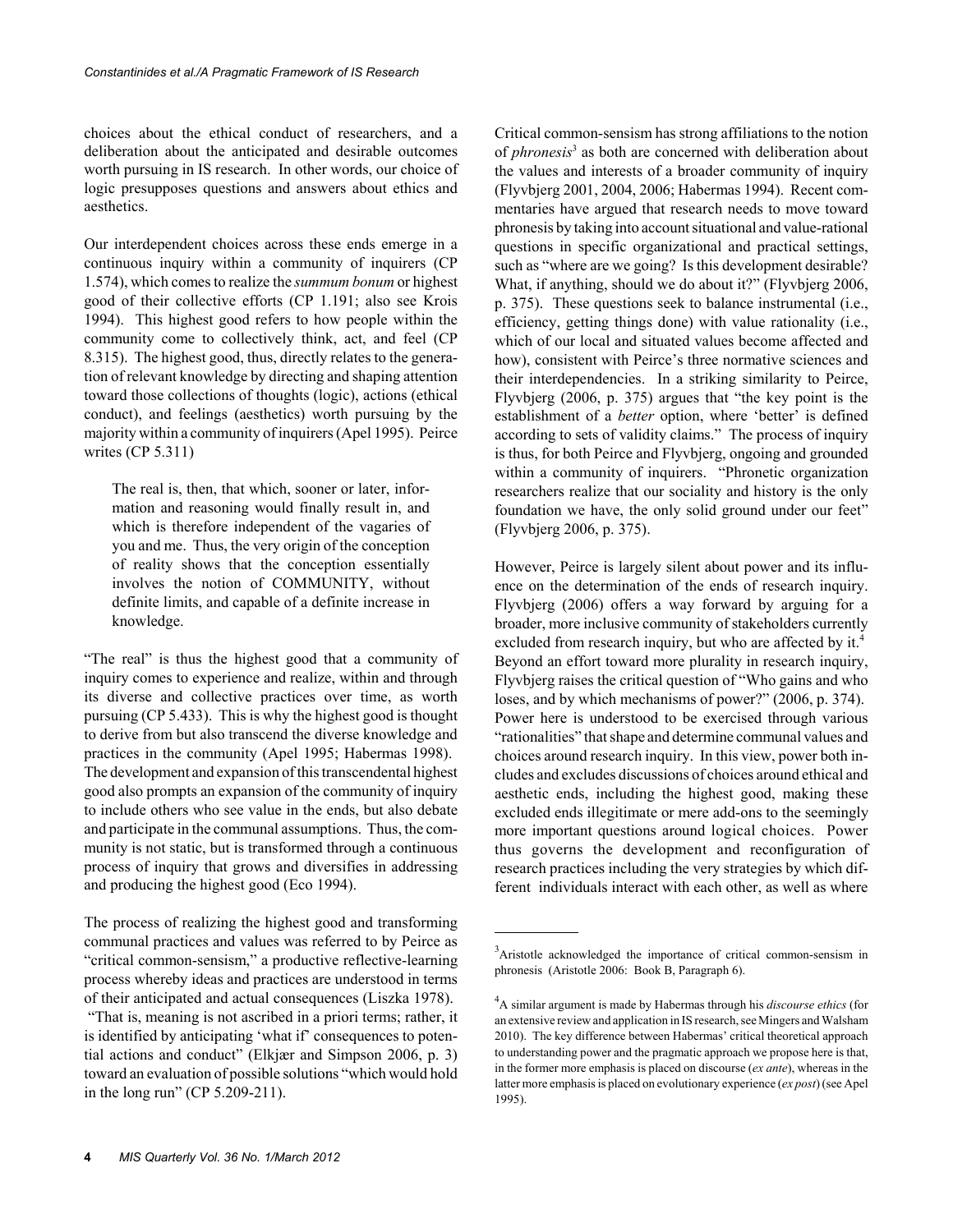

and with whom one chooses to do their research, around which topics, and published in which outlets.

## *Linking the Ends of Research Inquiry to IS Research Practice*

The above discussion can help us examine IS research practices and research commentary from a revised view. For example, the discussion about the identification of possible ends for IS research through core concepts, topics, and research approaches which should preoccupy IS researchers (Benbasat and Zmud 2003; Ives et al. 2004; Weber 2006) can be seen as attempts to reformulate the logic, ethics, aesthetics, and highest good of the field. In these attempts, the aim has been to deal with the need to stand out and to be influential, and to be recognized as a serious discipline with core knowledge that others, including colleagues and practitioners, will find valuable. While standing out and having something of value is an indicator of success, it is perhaps secondary to specific ends we hope to achieve. Questions can also be raised about whether popularity with primarily other social scientists is important in having an enduring and long-term impact on the practitioner and policy communities we wish to serve.

In reply to arguments toward defining the core of IS research, others have argued that the social structure of the IS field is composed of multiple interacting communities of practice and knowing (CoP&K) (DeSanctis 2003; Klein and Hirschheim 2008), and this diversity is important to the richness of the discipline (Robey 1996). While diversity is important, the multiple CoP&K in the IS field must also work collectively

toward the realization of the highest good. This is the transcendental outcome of our collective practices and their ability to transform the diverse communities that are and could be served by IS researchers. Thus, our efforts should not be to embrace diversity for diversity's sake. Rather IS researchers should strive to achieve "the legitimacy of accepted knowledge or state of the art practices" (Klein and Hirschheim 2008, p. 284) by illustrating the value of diversity in addressing the broader interests of the many CoP&Ks within the IS field, and not only an increasingly smaller subset of people. Relevance would then be measured by an ability to convince many other CoP&Ks that the work reveals desirable and collective ends important to the IS field.

In response, we propose a pragmatic framework (as illustrated in Figure 1) which sensitizes researchers to individually and collectively question the various ends of IS research.

Following on from our discussion of Peirce's process of research inquiry, our framework focuses on the choices and value judgements IS researchers make around logical ends (i.e., approaches to reasoning), ethical ends (i.e., methods of conduct), aesthetic ends (i.e., the anticipated and desirable outcomes), and the highest good (i.e., the long-term impact of the collective body of research beyond a single site and the concerns of a local community). The highest good occupies the middle of our figure because it is the emergent and collective realization of what is produced and meaningful to a community of inquiry through its diverse and collective practices (CP 5.433). At the same time, because these ends are shaped by and within power relations, as manifested in various rationalities of action, including publication policies, funding schemes, etc. (Flyvbjerg 2001), we consider such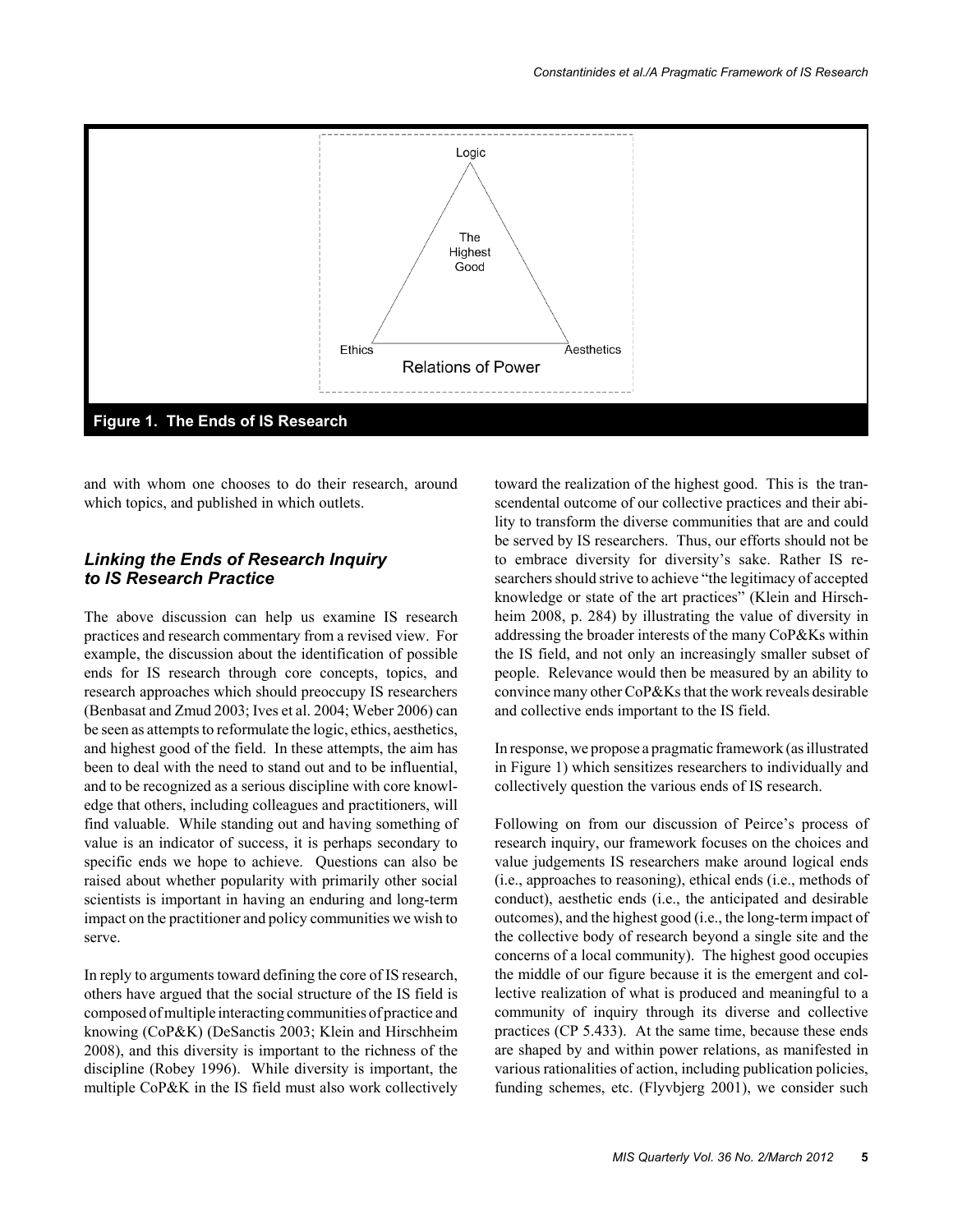power relations to surround the four ends. By placing the four ends in a triangle, we also want to emphasize the strong interdependencies between them, and the complementary and competing relationships among them.

In the framework, we place great emphasis on written documents (e.g., journal articles) as these texts represent the ground, the intentional structure behind Peirce's process of inquiry that mediates communal practices (Robichaud 2006). Although not the only form of public expression for IS work, these texts are key in understanding the ways by which IS researchers represent and justify particular types of choices and value judgments about the ends of IS research while ignoring others. While some may suggest that there is little opportunity in restricted journal article space for researchers to explicitly discuss many of their choices and value judgments, we would argue that the scarcity of space is a good place to explore what is valued, and to be reflective about the conduct and representational practices of our research (see Golden-Biddle and Locke's [1993] proposed dimensions for writing convincing ethnographic texts).

We believe our pragmatic framework opens up the layers of interdependent ends for IS research, which need to be engaged individually and collectively across our research choices. At a minimum, the framework calls for more reflective research practices by raising our awareness of the various ends of IS research. More importantly, however, our pragmatic framework heightens our sensitivity in probing into the history and consequences of our choices leading to a more informed understanding and potential transformation of the situated ends of IS research.

In the next section, we draw on this pragmatic framework in an analysis of the ends of experimental IS research for illustrative purposes. Our purpose is not to reveal some fundamental flaw in experimental research (or any IS research methodology for that matter), but to indicate how all research involves choices and value judgments about our topics, about our design and execution of research studies, and about how we represent our results. In doing so, we illustrate how any research project anticipates and realizes ends within and beyond what the authors say, and how this pragmatic questioning can be used to question and shape the ends and consequences of IS research.

# **A Pragmatic Redefinition of the Ends of Experimental Research**

Our questioning of experimental research is meant to open up a space of dialogue about the value choices we make around the ends of IS research, and to explore alternative and transformative possibilities. We, thus, provide two viewpoints throughout our discussion. The first viewpoint sympathetically explores the choices about the ends of IS research in these experimental papers. The second viewpoint reflects more critically on those choices (logic, ethics, aesthetics, and the highest good) and the power relations which may be surfaced and challenged by this alternative view.

In this effort, we focus on three choices made by IS researchers before, during, and after they complete their research: choices around IS topics, choices around designing and executing a research project, and choices about ways of representing the research in publication outlets. We explore these choices in relation to the four ends of IS research, including the ways by which these ends become conditioned by power relations. Table 1 provides a summary of our analysis.

## *Choosing an IS Topic That Can Be Studied Experimentally*

*Logic*. In choosing and framing an IS topic, experimental researchers are committing to certain logical assumptions that condition the types of IS phenomena that can be studied experimentally. Particularly important here are the theories required to deduce hypotheses, and the methodologies used to test the hypotheses, mostly in an attempt to produce generalizable knowledge about the topic. The goal of experimental research is to establish cause-and-effect laws by isolating significant causes of important outcomes.

A sympathetic view would argue that experimental thinking provides clear guidance as to how to study particular IS phenomena, and a way of identifying and using theories to produce the hypotheses worth testing. It is also implicitly assumed that much of human progress has been based on the experimental methodology, especially through its success in the physical sciences.

A more critical view would examine how the topics chosen are, in a sense, already circumscribed by the requirements of experimental procedures, placing restrictions on which IS phenomena can and should be studied, including the depth of study. For example, although the study of IT-mediated learning has long been the focus of experimental research (e.g., Alavi 1994; Kanawattanachai and Yoo 2007), there have not been many (if any) experimental studies exploring learning as a social construction within community processes (Brown and Duguid 1991; Lave and Wenger 1991). One possible reason for the lack of such studies is that social construc-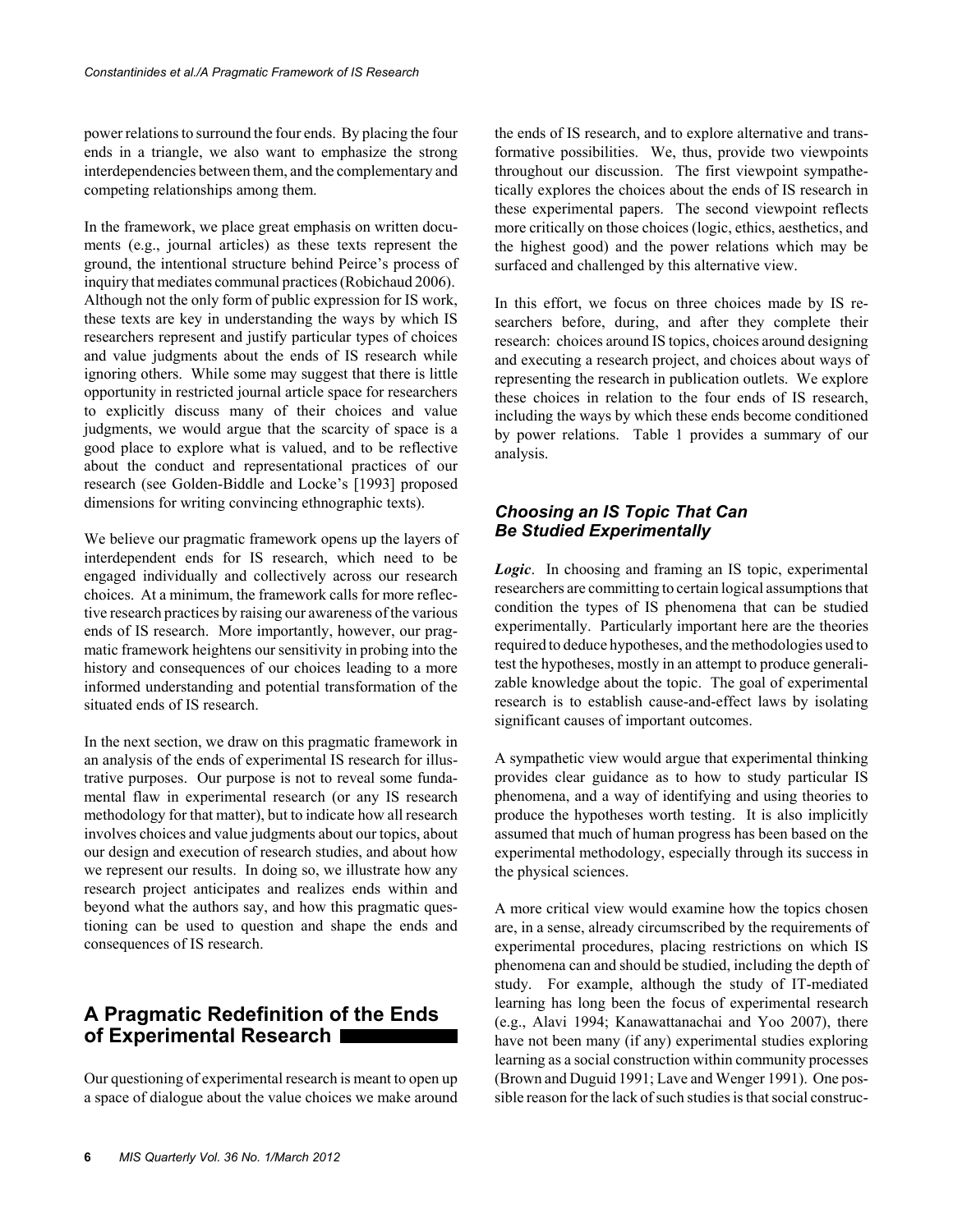| Table 1. A Pragmatic Redefinition of the Ends of Experimental Research                                                                                                                                               |                                                                                                                                                                                                                                                                                                  |                                                                                                                                                                                                                                                                                                                                                                  |                                                                                                                                                                                                                                                                                                   |                                                                                                                                                                                                                                                                                                                               |
|----------------------------------------------------------------------------------------------------------------------------------------------------------------------------------------------------------------------|--------------------------------------------------------------------------------------------------------------------------------------------------------------------------------------------------------------------------------------------------------------------------------------------------|------------------------------------------------------------------------------------------------------------------------------------------------------------------------------------------------------------------------------------------------------------------------------------------------------------------------------------------------------------------|---------------------------------------------------------------------------------------------------------------------------------------------------------------------------------------------------------------------------------------------------------------------------------------------------|-------------------------------------------------------------------------------------------------------------------------------------------------------------------------------------------------------------------------------------------------------------------------------------------------------------------------------|
| <b>Key Sets of</b><br><b>Research Choices</b>                                                                                                                                                                        | Logic: the theories<br>and methodologies<br>we use to structure<br>knowledge                                                                                                                                                                                                                     | Ethics: the ethical<br>methods of conduct we<br>employ to carry out<br>research                                                                                                                                                                                                                                                                                  | Aesthetics: the<br>desirable outcomes of<br>our research                                                                                                                                                                                                                                          | Highest Good: the long-<br>term impact of the<br>research beyond a single<br>site and topic area                                                                                                                                                                                                                              |
| Choosing an IS<br>topic to be studied<br>experimentally<br>Experimental<br>research (ER)<br>assumes that<br>generalizable<br>knowledge about a<br>topic is possible and<br>desirable through<br>experimental designs | · Sympathetic view:<br>ER provides a clear<br>set of theories and<br>existing knowledge<br>to guide the study of<br>IS phenomena.<br><b>Critical view: How</b><br>do these logical<br>assumptions affect<br>the topics we can<br>study, and how do<br>they restrict our view<br>of these topics? | · Sympathetic view: ER<br>procedures provide explicit<br>ways and norms for formu-<br>lating and choosing topics<br>around existing theory and<br>deductive methods.<br>• Critical view: Does the<br>deductive approach force<br>topics too quickly into pre-<br>existing theoretical views,<br>and how does it exclude<br>participant influence over<br>topics? | • Sympathetic view: the<br>objective and stable<br>knowledge of a topic will<br>hold across new<br>settings, and will<br>support further study.<br>• Critical view: are our<br>knowledge and topics<br>so easily amenable and<br>productively trans-<br>formed by a general<br>form of knowledge? | · Sympathetic view: ER<br>provides a way of building<br>a cumulative, long-term<br>understanding about a<br>topic.<br>• Critical view: does ER<br>contribute to a cumulative<br>tradition around a topic,<br>and if so, does it over-<br>emphasize our conser-<br>vative tendency towards<br>historical topics?               |
| >Power Relations                                                                                                                                                                                                     | What are the power relations that are shaping our topics (e.g., funding, publication, disciplinary control)?<br>Would these choices still be made under any or all possible circumstances?                                                                                                       |                                                                                                                                                                                                                                                                                                                                                                  |                                                                                                                                                                                                                                                                                                   |                                                                                                                                                                                                                                                                                                                               |
| Designing &<br><b>Executing the</b><br>experiment<br>ER follows clear<br>protocols with which<br>to design and<br>execute experiments                                                                                | Sympathetic view:<br>ER enables the<br>deductive use of<br>theory to find precise<br>cause-and-effect<br>phenomena.<br>• Critical view: are<br>phenomena so<br>easily amenable to<br>primary causes?                                                                                             | · Sympathetic view: ER<br>procedures provide clear<br>researcher & subject con-<br>duct toward an objective/<br>unbiased view of<br>phenomena.<br>• Critical view: How are<br>negative effects handled (if<br>at all), and how are the<br>experimental and control<br>subjects served and<br>involved (if at all) by and in<br>the experiment?                   | · Sympathetic view: ER<br>outcomes are evaluated<br>by the rigorousness of<br>experimental<br>procedures and<br>statistical methods.<br>• Critical view: how<br>does experimental work<br>anticipate/ produce the<br>transformations desired<br>by the communities we<br>wish to serve?           | Sympathetic view: ER<br>reveals cause-and-effect<br>"laws" through a collection<br>of studies expected to<br>have a long-term impact<br>on the people who read<br>and are informed by it.<br>Critical view: is this<br>cumulative tradition pos-<br>sible or desirable given the<br>change in contexts, topics,<br>and CoP&K? |
| >Power Relations                                                                                                                                                                                                     | • Were the subjects implicitly coerced into the experiment due to power asymmetries (e.g., use of students)?<br>• How are the subjects behavior shaped by the power asymmetries in the experiment?                                                                                               |                                                                                                                                                                                                                                                                                                                                                                  |                                                                                                                                                                                                                                                                                                   |                                                                                                                                                                                                                                                                                                                               |
| <b>Representing</b><br>knowledge from the<br>experiment<br><b>ER</b> represents<br>objective knowledge<br>about the world                                                                                            | · Sympathetic view:<br>Large methodology<br>sections illustrate<br>the rigor of theory<br>and findings, beyond<br>chance.<br><b>Critical view: is this</b><br>an appropriate<br>representation of the<br>complex realities we<br>wish to portray and<br>inform?                                  | · Sympathetic view: ER<br>provides an ethical and<br>replicable account of the<br>research process by<br>clearly articulating<br>methods of conduct and<br>experimental limitations.<br>• Critical view: how does<br>this formalized way of<br>representing experimental<br>studies affect the ability to<br>report other ethical<br>issues?                     | · Sympathetic view:<br>useful knowledge is a<br>text which renders<br>stable concepts that will<br>be present in numerous<br>settings into the future.<br>• Critical view: is the<br>stability of interpretation<br>either possible or<br>desirable?                                              | · Sympathetic view: ER<br>texts "add up" to a stable<br>and ever-increasing<br>understanding and control<br>of IS phenomena.<br>• Critical view: is any<br>grand "adding up" of<br>knowledge either possible<br>or desirable?                                                                                                 |
| >Power Relations                                                                                                                                                                                                     | • Was the representation of the research results shaped by asymmetrical relations of power (e.g., funding,<br>publication, supervisory relations, disciplinary control)?                                                                                                                         |                                                                                                                                                                                                                                                                                                                                                                  |                                                                                                                                                                                                                                                                                                   |                                                                                                                                                                                                                                                                                                                               |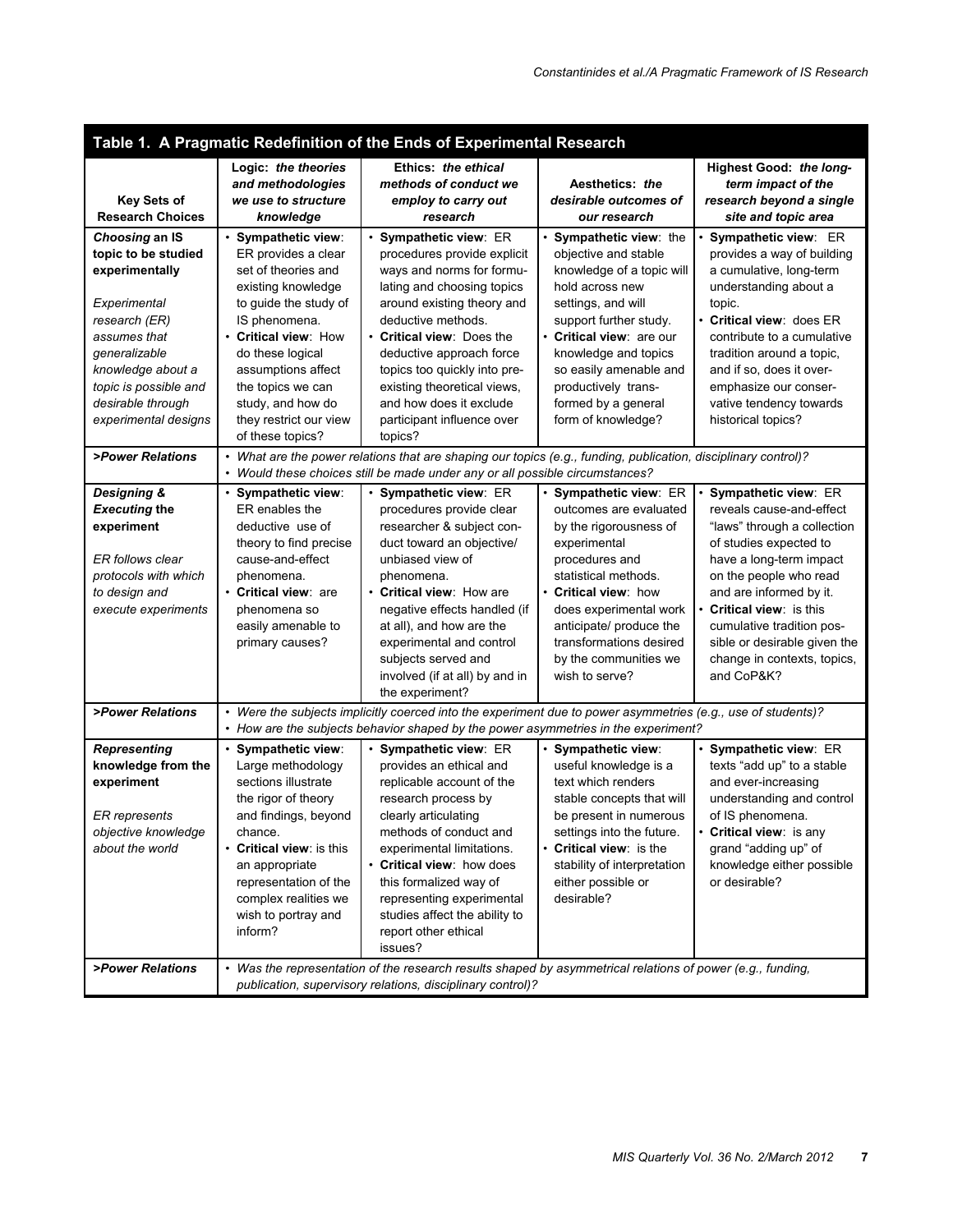tionist approaches to learning are difficult (but perhaps not impossible) to study experimentally. Experimental research, especially because of a requirement for large sample sizes for statistical analysis, also tends to restrict our view of any particular topic to that which can be measured across time and space, something which suggests ethical choices.

*Ethics*. In employing primarily deductive reasoning, topics explored through experimental studies use theory to derive hypotheses within and around particular topics. In fact the entire conduct in experimental design is the experimental procedure which dictates this elaborate and fairly rigid approach to hypothesis formulation and testing.

A sympathetic view of experimental research would argue that this deductive approach connects the work in a community of practice, and offers a clear method of ensuring that topics are studied more systematically than they may have been in the past. It could also be argued that the true value of a research community is to produce theoretical vantage points and to provide methodologies which can address longstanding and controversial disputes in particular topic areas.

A more critical view would question whether the transformation of topics into testable and established theories is always a good thing to do, and whether some contemporary topics may need to be studied in a less theoretically intensive way at the outset. It would also question whether a methodology, driven by researcher-led theoretical concerns and evaluated within primarily a researcher-led community, can produce the types of results that would help to realize aesthetic ends and the highest good.

Experimental research also tends to exclude voices other than those of the experimental researchers in the decision to study particular IS topics experimentally. Involving a broader CoP&K in the decision to study particular IS topics would also require a broader discussion with other experimental researchers who may reject such research studies on grounds of insufficient experimental control (Fawcett 1991). In response, this type of inclusion may require using different (not lesser) rules of engagement and a switch from the "proof game" to the "plausibility game" with reviewers (Baer 1985, cited in Fawcett 1991). This brings us to a discussion about the aesthetic choices in the selection of IS topics to be studied experimentally.

*Aesthetics*. One of the desirable outcomes of experimental research is its *internal validity*, the degree to which the treatment, representing a cause, is solely responsible for the effect. Thus, even though most researchers acknowledge the limitations of experimental results and a need to replicate the work in natural settings (see Alavi 1994; Dennis 1996; Dennis and Garfield 2003; Hui et al. 2007), an experiment is meant to increase the validity of particular cause-and-effects.

A sympathetic view would argue that this focus on a cause– effect relationship produces clear results and findings that will be important in many other settings and is an important step in the accretion of understanding and the support of further research.

A critical view would question whether most of our important and emerging topics are so amenable to existing theory, and whether a general and stable form of knowledge is both possible and productive in transforming our view about the topic. Perhaps new phenomena, or even old phenomena for that matter, require a break from established and existing theory in order to produce the greatest transformation in our collective thinking at any given time. Other aesthetic goals, beyond the production of stable and generalizable knowledge, may be better suited or positioned for different topic areas to address important issues. For example, as mentioned earlier, although there have been many experimental research studies of the impacts of IT on student learning, there has been very little research (if any) on which forms of electronic learning are most important for students and how technology can specifically address their needs during those instances (i.e., beyond distinctions between electronic versus nonelectronic toward specific forms of electronic learning). An emphasis on alternative aesthetic ends would also help to identify the conditions upon which to realize the highest good of the research, which we discuss next.

*The Highest Good*. The highest good of the research is distinct from aesthetic ends in that it refers to implications beyond a single research paper and topic area and a short period of time, opening up a space for debating broader concerns across the IS field. In the case of experimentally based approaches across topic areas, the research is meant to add up to a cumulative understanding of the topics of importance to diverse CoP&Ks.

A sympathetic view would argue that this summing up of experimental studies within a rigorous and well-defined methodology does add up to long-term results and implications for the various CoP&Ks to be served.

A critical view may question whether topics remain stable across time, and if so, how our examination of topics through particular theoretical views produces the type of illumination and transformation we had hoped to achieve. A related critique would be whether and how work derived only from experiments could achieve transformation across diverse CoP&Ks, without further studies using alternative methodo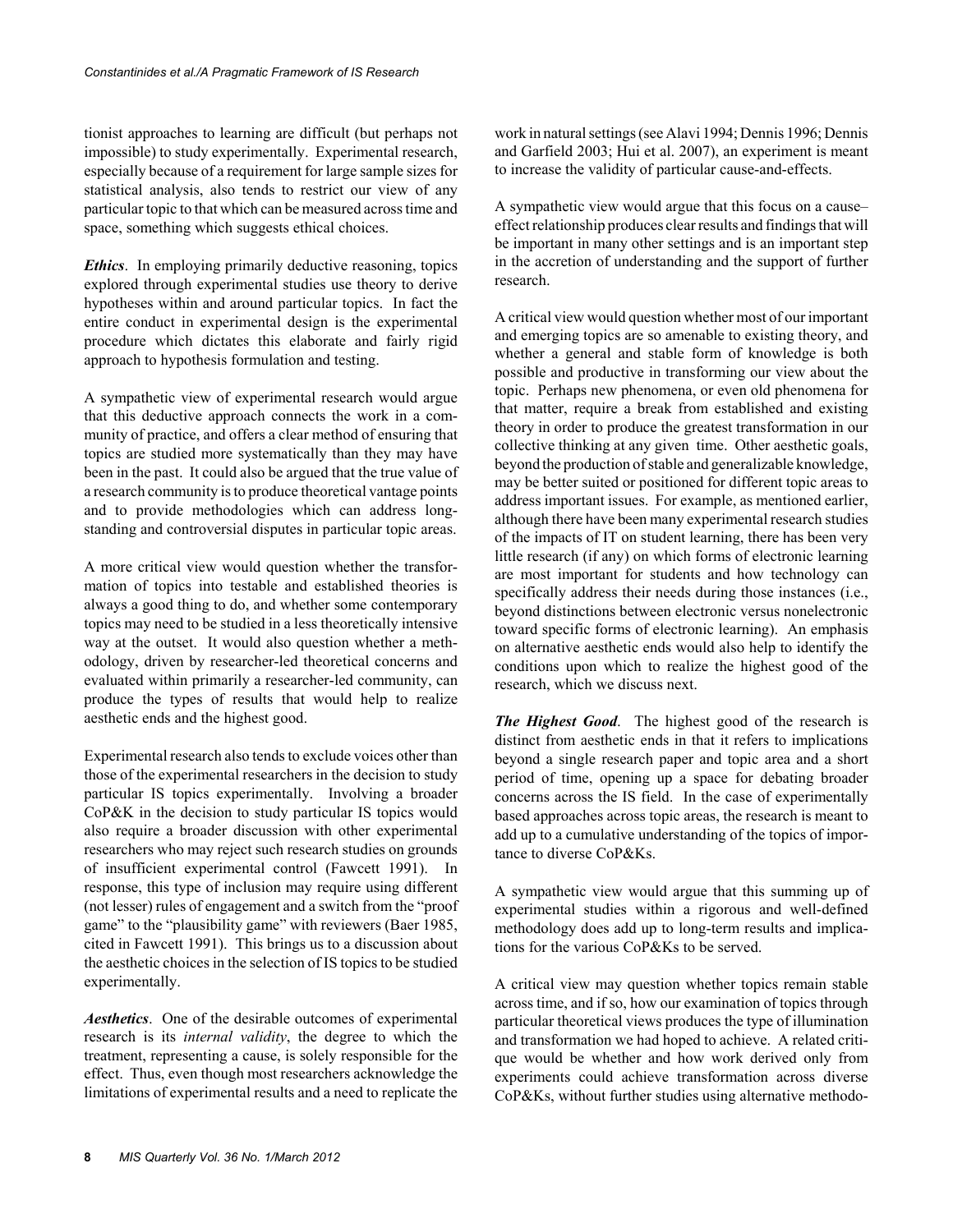logies. For example, Nunamaker et al. (1996) explore their experience with experimental research around the topic of group support systems (GSS) after "having worked with more than 200 public and private organizations in our own four meeting labs, as well as at over 1500 sites around the world that have been built upon the meeting lab model established at Arizona" (p. 169). The authors discuss lessons learned and lessons yet to be learned. Through this discussion it becomes evident that the benefits of GSS were, in most experiments (whether in the lab or the field), short-lived and contained in one or only a few sites. Despite expectations that further research would explore key issues in more depth, research interest on GSS has since dropped significantly (see Ramiller et al. 2008). While such an outcome may be hard to predict in advance, it forces one to inquire deeper into how topics are chosen, maintained and dropped, and to explore the long-term impacts from our work on the communities we wish to serve, within and beyond a single topic.

*Power Relations*. At this point it becomes important to consider the power relations that condition our choices across logical, ethical, and aesthetic ends, as well as the highest good. Taking GSS studies as an example, one could argue that it was the deliberate effort of a particular CoP&K within IS to set an agenda for experimental research so that it appeared to be situated beyond ethics and questions of aesthetics toward an objective account of emerging IS phenomena (Ramiller et al. 2008). In the same review of GSS research, Ramiller et al. (2008) add that "GSS received much of its initial impetus from externally-funded academic research centers, where the earliest GSS technology was built and later transferred, in a limited fashion, to industry and government" (p. 13).

This dynamic between specialized academic interests (such as discipline, tenure requirements, journal rankings, academic freedom, etc.) and "industry bandwagons" (Ramiller et al. 2008) suggests that research topics are selected and investigated within particular political settings, through shifts in government, corporate, and public investment in research. Especially now, research funding bodies appear to be setting the agenda for researchers around specific topics and types of research projects, while also setting clear ethical frameworks for researchers to follow in achieving specific outcomes (e.g., ESRC 2005). Although this may appear to be a much-needed and positive development, the setting of topics in such an explicit and structured way suggests that IS researchers have left others to set the research agenda. By claiming neutrality to ethics and higher ends, there is a risk that researchers are increasingly becoming technicians, with a set of tools and theories ready to investigate the ends of other powerful and well-funded groups.

We next explore the implications of such neutrality in the context of choices around the design and execution of experiments.

#### *Designing and Executing the Experiment*

*Logic*. As discussed above, experimental research tends to follow a formalized and programmatic logic when choosing an IS topic, and when designing and executing an experiment. This logic includes a clear indication of extant theory and the hypotheses which derive from it, the identification of independent and dependent variables (and control variable if required), and the description of experimental treatment and controls which are derived from this theory.

In one well-cited and well-executed example of experimental research, Alavi (1994) investigated the impact of a group decision support system (GDSS) on student learning and their evaluation of classroom experiences. The text emphasizes the procedures used to illustrate how the treatment subjects were equipped with GDSS hardware and software, whereas control subjects used a "traditional" classroom setting. The text also emphasizes control through the use of post-experiment analysis which indicates that there was no significant difference in the students' backgrounds (Alavi 1994, p. 164). The results show that student learning was statistically (beyond chance) better in the GDSS compared with the non-GDSS group.

A sympathetic view would argue that following such a structured logic allows experimental researchers to focus on important and established cause-and-effect factors, found within other research CoP&Ks.

A more critical view would question whether deductive theoretical work on its own can indeed find a set of primary causes within a particular topic area that will be important across many other contexts. The smaller but still significant problem is then controlling for these many other important and alternative causes in an experiment.

More importantly, one could question how experimental methodologies exclude experimental subjects (e.g., students) from decisions around the design and execution of experiments toward particular causes and effects. We explore such exclusion practices next within a consideration of the ethical choices involved in designing and executing experiments.

*Ethics*. Experimental researchers are expected to be neutral observers who can uncover objective knowledge that is true beyond a doubt. To do so, there is a need for the experimenter to emphasize empirical observation in order to objec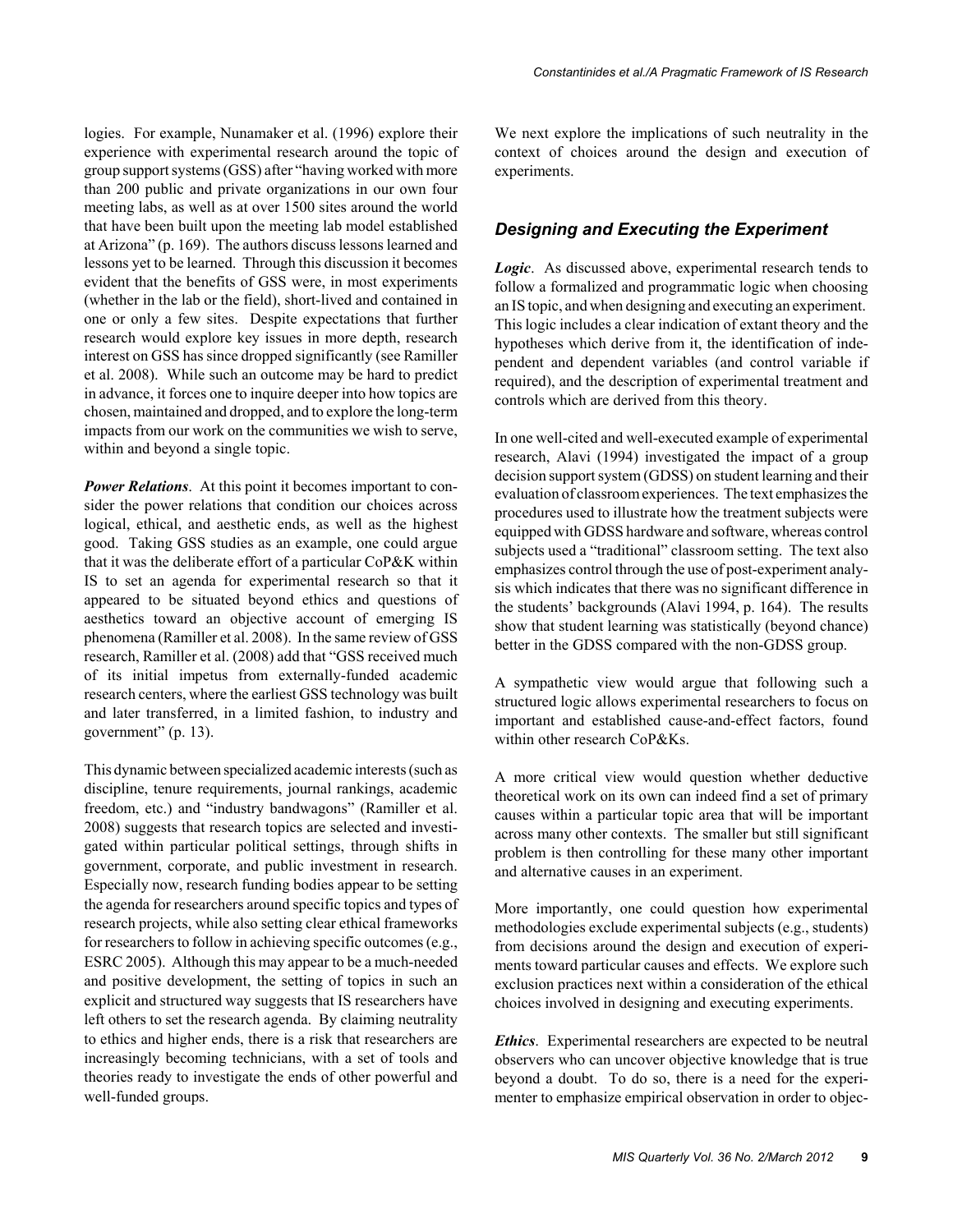tively test theory (McGrath 1982). This combination of theory and observation is matched by sophisticated techniques to remove or randomize the many other possible and correlated causes with the dependent variable (so-called confounding factors) so the research is left with results assumed to be the true causes and their effects. Double-blind procedures are also employed for ensuring that both researchers and subjects are unaware of the treatment effects (McGrath 1982).

A sympathetic view would argue that such experimental procedures are welcomed because they provide a clear set of ethical rules of conduct for both researchers and subjects in producing an objective and unbiased view of IS phenomena. In one example of a field experiment, the researchers sought to assess whether consumers in Singapore valued privacy statements and privacy seals and whether such privacy practices affected consumer disclosure of personal information (Hui et al. 2007)*.* Different types of privacy assurance were randomly shown to a group of subjects who were asked to browse an experimental website and provide some personal information. In an effort to ensure the outcomes were statistically generalizable beyond "anecdotal evidence," the whole experiment was disguised. "Subjects were told that their responses to the survey would help design future products and promotions" (Hui et al. 2007, p. 21). In fact, the experimental website did not provide a privacy statement about the experiment itself. Hui et al. (2007) explained these choices as being a contrast to similar studies carried out in Europe, because "privacy statements [in Singapore]...have no impact on consumer behavior," and they argued that this "could be due to differences in context" (p. 27).

A critical view would question whether IS researchers can resolve the tensions between an intervener and a neutral observer, and whether such a neutral stance is desirable in serving the communities we wish to serve. The researcher is often not simply on-the-scene to observe neutral facts, but is motivated by particular ends of interest to him or her, and a community of researchers. Thus, there is a need to explore the relationship between rewards, participation, and research objectives, especially if the topic is particularly prone to raise ethical issues such as privacy assurance (Hui et al. 2007).

Such a critical approach would mean a broader definition of the CoP&K to be served by the research, beyond just the researchers. A critical approach would provide distinct advantages such as encouraging research on community development and systems change initiatives (e.g., initiatives on changing privacy policies on web sites), while transforming the processes of designing experiments, selecting and recruiting subjects, and establishing procedures for managing

control and treatment variables. In such an approach, ethics can become an active and situated reflection (based on phronesis) rather than being outsourced to paper forms and committees.

The key ethical dilemma with such a critical approach to experimental research would be around the choices made between the validity of the research (e.g., how big should a representative sample be and how can we ensure subjects are unaware of the treatment?) and the values allowed to affect topic and intervention selection (e.g., which of the identified values in the representative sample should researchers pay attention to and how?). Once again, such an approach may require a switch from an effort toward unquestionable outcomes to plausible outcomes, while placing greater emphasis on engaging and dealing with ethical dilemmas emerging in the research (see Walsham and Sahay's [1999] discussion of the implications of their role as IS researchers including their research conduct for future intensive research studies in other organizational settings). This brings us to a consideration of the aesthetic choices made when designing and executing an experiment.

*Aesthetics*. As discussed earlier, one of the primary and desirable outcomes of experimental research is its internal validity, which is dictated by the rigorous execution of an experiment, and the use of statistical methods to illustrate cause-and-effect beyond chance.

As suggested already, a sympathetic view would argue that the rigorousness of experimental procedures produces knowledge that is beyond a doubt, important, and transformative to those who will read it. Cutting through the noise of what is often called *anecdotal evidence* of a particular case, experimental studies uncover cause-and-effect relationships which can be considered in numerous other settings.

A more critical view would question both the specific form of generalizability and the transformative possibility of a study. In the first instance, a focus on the internal validity of experimental research, as justified through rigorous methodological and theoretical execution, is what Lee and Baskerville (2003) identified as a misapplication of the concept of generalizability in IS research. Instead of taking advantage of other conceptions of generalizability more appropriate to the purposes of a given research inquiry, IS researchers are often driven to generate proven results that conform to the statistical, sampling-based conception of generalizability (Lee and Baskerville 2003, p. 224). Combined with the tightly controlled contexts that are required to isolate cause and effect, it is clear that experimental results, perhaps except when dealing with basic human psychology, are difficult to replicate outside of the lab.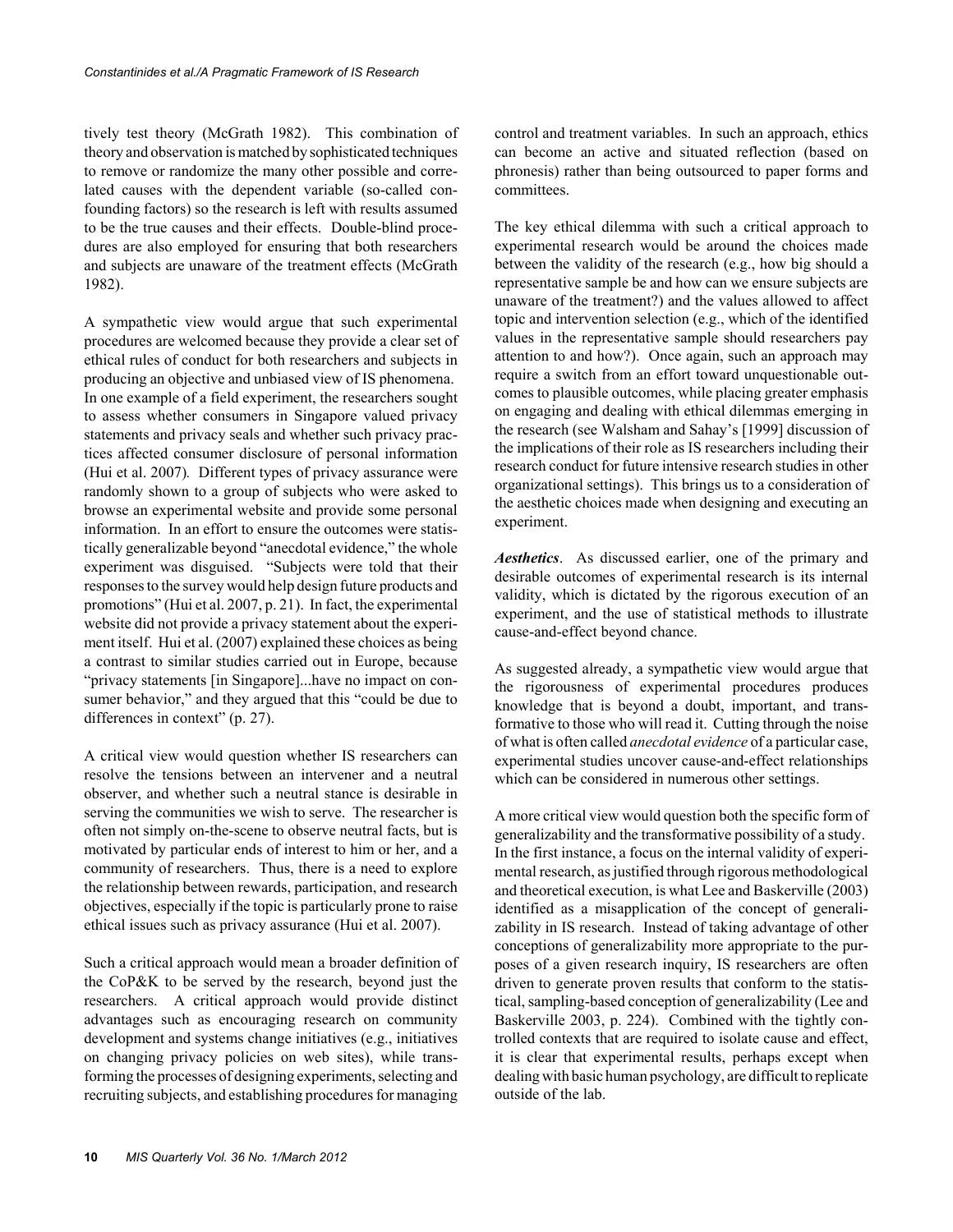In terms of the transformation of practice, one could move away from the execution of studies around predetermined choices about theory derived primarily within a research community, and toward negotiated outcomes on the boundaries of seemingly diverse forms of life (see Boland and Tenkasi 1995). In the example of the study by Hui et al. (2007), although it is relevant to know different subjects' general behavioral responses toward privacy assurances (i.e., researcher theoretical needs), it would also be relevant to know different subjects' specific behavioral responses toward privacy assurances during specific e-commerce transactions (i.e., consumer practical needs). A broader consideration of the aesthetic outcomes of methodological procedures would also help to realize the highest good of the research beyond a

*The Highest Good*. Although experimental research is often confined within a laboratory setting, by repeating the same experiment in multiple lab settings while adjusting some of the variables, experimental researchers claim universal causeand-effect laws (see Nunamaker et al. 1996). Through this accretion mentioned already but beyond a specific topic, IS research would be able to develop a patchwork of knowledge about various IS phenomena that would add up to produce a more complete understanding of the field.

single site and IS topic.

A sympathetic view would argue that experimental research is capable of adding up to a long-term transformation of practice by uncovering general laws that will hold across space and time.

A critical view would question whether a cumulative tradition is either possible or desirable, given that the topics and concerns of existing and potential stakeholders are shifting constantly. As historical reviews of GSS research have shown (Briggs et al. 1997; Nunamaker et al. 1996; Ramiller et al. 2008), the cause-and-effect laws uncovered by experimental researchers only consider a small set of real-world variables, and there is always a need to contextualize them in natural settings beyond the lab. Briggs et al. (1997) identify a number of issues that experimental research has traditionally taken for granted including ethical questions such as "when important decisions are made [electronically] by groups of unidentifiable individuals, who is accountable?" (p. 11), and aesthetic questions on desired outcomes such as "under what conditions do shared drawing [electronic] tools make a team more effective?" (p. 11). In addition, in relation to research on GSS-supported student learning, one phenomenon that seems to have escaped an in-depth examination is the process by which students learn, before such learning can be enhanced through GSS. Perhaps more explicit research into the processes of student learning could have spurred further work

beyond the confines of a single technology while gaining support from IS researchers not necessarily interested in only GSS or experimental research.

*Power Relations*. The conduct of experimental study, whether intended or not, is imbued with power relations that shape both the researcher and the experimental subject. On the one hand, the behaviors and attitudes of the researchers are circumscribed in very significant ways by the experimental conditions beyond their control (in order to erase the subject, as it were). On the other hand, when analyzing the experimental data these "erased subjects" then need to reinsert themselves (their own subjectivity) in order to interpret and make sense of the data. Likewise, through the experimental set-up and execution, the research subjects may be configured to enact behaviors which they would not otherwise consider as meaningful, appropriate or even ethically acceptable (as the Milgram [1963] experiments demonstrated).

We next explore in further detail the omnipresence of power relations and how they condition our research practices by examining our choices in representing IS research practice and knowledge in publications.

#### *Representing Knowledge from the Experiment*

*Logic*. Experimental logic seeks to render predictable and understandable knowledge beyond anecdotal evidence. A process of rigorous peer review by other researchers, including experimentalists, ensures that the research community confirms the validity of the research in allowing or denying its appearance in IS publication outlets. The review puts great emphasis on the rigorousness (i.e., conformity to norms) with which the experiment was designed and executed, whether researchers report adequate control over the various variables they studied, and whether the theories chosen were adequately motivated by the latest research. As a result, methodological sections illustrating the stability, rigor, and replicability of the results tend to be large in volume—often larger than the results section, the discussion, or the practical implications.

A sympathetic view would argue that there is a need to spend substantial space and time to demonstrate how such knowledge is in fact knowledge beyond chance, and not an artifact of method or analysis. The proof is in the execution and disclosure of full experimental methods.

A critical view would question whether a long discussion of methodological choices is the best way to reach the communities we wish to serve. Without affecting the topic or con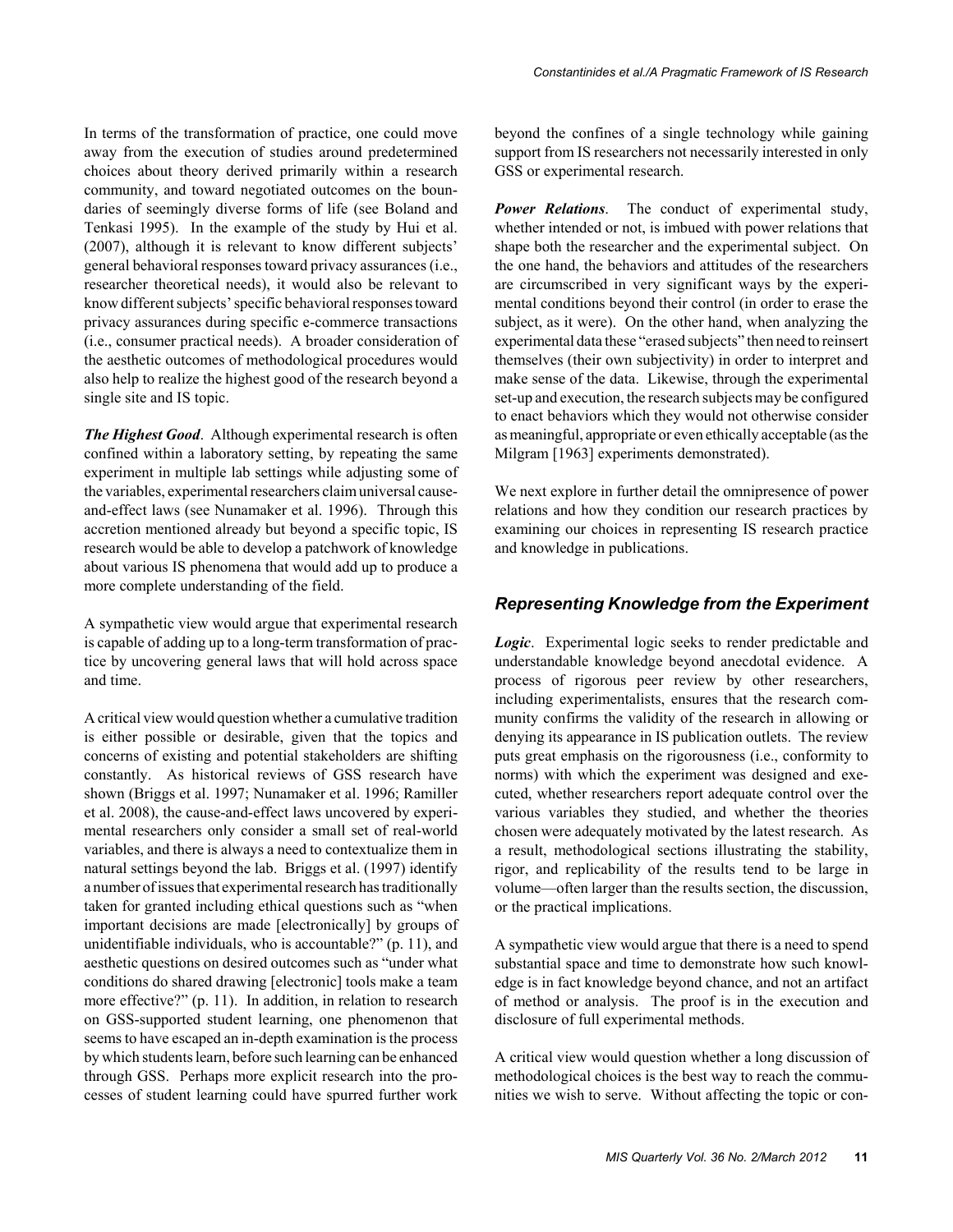duct of research, we could represent the findings in markedly different ways to appeal to, and transform, different CoP&Ks.

We may also question whether the representation of experimental research does enough to grapple with the complex and messy reality of IS phenomena. For example, how close to organizational reality are the responses of master's students about work-based global virtual teams (e.g., Jarvenpaa and Leidner 1999)? That is, there are questions to be raised in relation to how we classify our knowledge, and how that knowledge can stand as a productive representation of the IS phenomena we purport to inform. In answering such questions we also need to consider the choices we make around the representation of ethical issues in experimental research.

*Ethics*. As mentioned earlier, in representing knowledge from an experiment, experimental researchers devote long sections to methodology where they explain how they were able to arrive at such knowledge. In later sections of published experimental research, researchers also discuss the limitations of their experiments and how they were able to deal with them or alternatively how future research can be more sensitive to them.

A sympathetic view would argue that experimental research, through a clear articulation of methods of conduct including the limitations faced by the experiment, is an ethical account and admission of what was done during the study, so the results should be replicable elsewhere.

A critical view would argue that this rather formulaic response to the ethical conduct of experiment design (such as informed consent, ethical committee clearance, etc.) may not allow the reporting of situated experimental practices that could affect the replication of findings. This response largely removes the ethical responsibility of researchers to report specific ethical issues that confronted the conduct of the study, which is also bolstered by the objective and uninvolved representation of the researcher. This contributes to an odd situation whereby ethics are in fact removed from writing, and representation becomes a strangely technical and creative exercise to fit the study specifics into a typical experimental representation.

*Aesthetics*. Experimental results are meant to render knowledge that will be read and interpreted similarly across readers. In doing so, the exposition is expected to prevent alternative readings through a clarity which reveals the desired objective knowledge. In turn, the emphasis in the text is on convincing the reader of the internal validity of the examined cause-andeffect relationship, which is purported to be worthy of publication.

A sympathetic view would argue that knowledge is by definition those concepts that are rendered stable and found to be useful in numerous settings in the future.

A critical view would question whether any text can render such a predictable adoption and interpretation of research findings, and whether such a goal is the most useful for the multiple communities we wish to serve. For example, how can an experiment of "a global virtual collaboration [between students] organized over a period of six weeks" produce a valid representation of knowledge about trust in virtual teams (Jarvenpaa and Leidner 1999, p. 794), especially when it has been noted that the outcomes of experimental research with groups that do not exhibit the characteristics of groups found in real organizations tend not to be generalizable (Nunamaker et al. 1996)? In contrast, we may wish to produce alternative and detailed implications of the research findings for different audiences, and actively encourage the appropriation of such knowledge in new circumstances in order to increase the transformative possibilities of our research. This leads to a discussion of the highest good.

*The Highest Good*. As we have noted earlier, experimental research across many topics is expected to add up to a complete and comprehensive view of the IS domain, and in doing so, it is meant to render the field more comprehensible.

A sympathetic view would argue that by representing work in this way, the results of our work can be added up and meticulously compared and contrasted to rule any future uncertainty about the development and implementation of information systems. The long-term impact of experimental research in terms of the stability and robustness of the results would provide a comprehensive how-to account for IS researchers.

A critical view would argue that the long-term impact of IS research is more likely to emerge through the generation of alternative and even conflicting visions of IS activity, and that the adding up of generalizable knowledge is both impossible and undesirable in its conservative form. This view implies that the usefulness of an IS text changes according to time and space, and that texts should be introduced to both understand and transform our vision and directions for IS activity through convincing representations of knowledge. Important here is to realize that our awareness of and various answers to the different ends of research inquiry will shift as we uncover new directions and possibilities for the highest good.

*Power Relations*. From this discussion it becomes evident that IS researchers are not free agents; rather, they are part of various institutional rationalities of action and they parti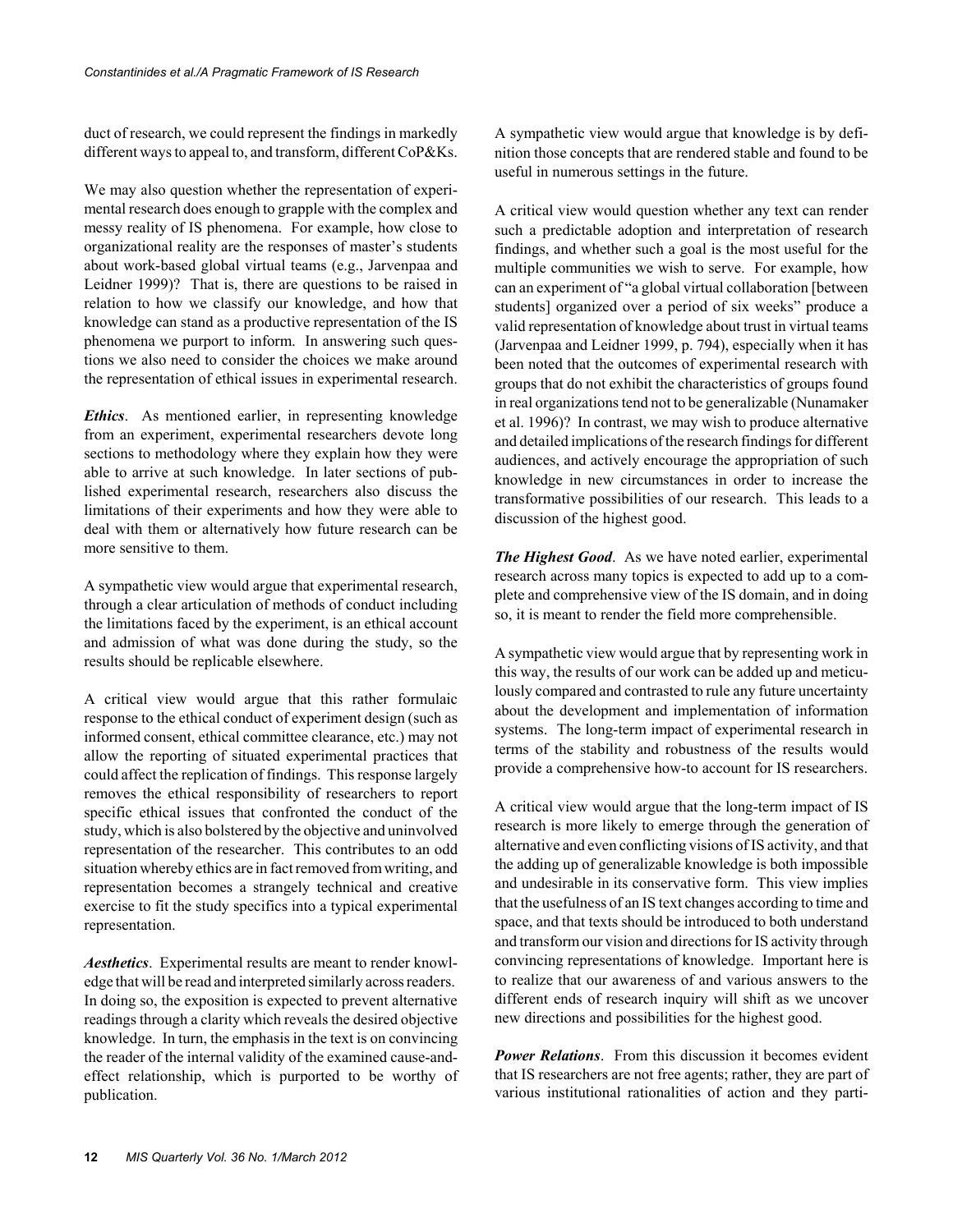cipate, at different times, in different CoP&Ks, which support and propagate those rationalities in following specific representation practices. Acknowledging the omnipresence of power in our research is both constraining—in that no one can ever escape it, no matter how strongly we try to resist it—and liberating—in that power's omnipresence "relies upon a multiplicity of intricate institutional interdependencies [that]... enhance the possibilities for 'local' disruptions" (Knights and Vurdubakis 1994, p. 178). In other words, although we cannot escape the institutional rationalities of action that condition our research choices, we can at least disrupt them. These disruptions need to take place at the boundaries of different CoP&Ks, whereby diverse interests and activities can be negotiated and agreed upon for common research outcomes in a process of perspective making and perspective taking (Boland and Tenkasi 1995). We next explore the possibility of IS researchers becoming active participants in such disruptions by questioning the relationships and forces that condition our research choices.

## **Discussion and Implications**

The key objective of the analysis was to illustrate two viewpoints concerning the ends of experimental IS research, with one viewpoint being more appreciative of current answers to the ends of experimental research, and another viewpoint questioning these answers to provide alternative possibilities. Both the appreciation and critique arise from an examination of the topics chosen, the execution of the study, and the representation of the results, in relation to explicit or implicit responses to different ends as embedded within particular power relations.

In summary, experimental research aims at providing a structured approach to the execution of theoretical constructs and methods that are well-understood and transformative, and in providing structured representations of knowledge that require particular types of disclosure and admissions. In doing so, the driving of theory and hypothesis testing (logical ends), the distanced and remote conduct of the researcher (ethical ends), the rigorousness of the experimental procedures toward achieving internal validity (aesthetic ends), and the serving of academics and practitioners through the revealing of objective knowledge across experimental sites, but within the confines of specialized IS topics (highest good), allows researchers to reveal phenomena that are potentially important (i.e., replicability of results). The assumption that the research sits beyond questions of power through objectivity is also attractive and inspiring.

On the other hand, a more critical reflection on experimental research is concerned with the limits of any relatively taken-

for-granted logical, ethical, and aesthetic ends, and a limited consideration of the highest good, as well as involved power relations. Specifically, various questions can be raised about the restriction of topics and their transformation through the needs for statistical power, the summing up of numerous studies to reveal a complete and unchanging insight about the world through design and execution, and the assumption that textual representation can and should represent stable knowledge. By both appreciating and critiquing the ends of IS research, we can open up a dialogue concerning the alternative ends for IS research that could productively transform the collective highest good across methodologies, paradigms, and IS topics.

We understand that many researchers may believe that their work is completed once the results are produced and published in journal articles. What happens beyond this methodological and theoretical project is felt to be neither their particular responsibility nor under their control. In turn, they may consider choices about ethics, aesthetics, and the highest good—including the relations of power in shaping these choices—to be more important to industrial participants than academics.

However, in taking pragmatism seriously, researchers must at a minimum regard research as involving choices and value judgments about how to conduct their work and toward which outcomes. In becoming aware that research involves not only choices about instrumental rationality (i.e., how to conduct a study), but also about value rationality (i.e., what do we study and who is affected by our work), attention to the higher ends and how they affect and are affected by our choices about theory and method needs specific attention. It is these other higher ends—ethics, aesthetics, and the highest good—which define what a community of inquiry is about and achieves, and thus they require more explicit attention.

Given this, we have already illustrated a range of actions that researchers can take to engage the consequences of their research. A sympathetic engagement would acknowledge that all research actions involve instrumental and value choices, without necessarily questioning these choices and the conditions which shape them. A more critical engagement would mean explicitly questioning who is served and under-served through the choices we make, and how these choices are shaped by various rationalities which restrict or enable the realization of particular ends in IS research.

## *Choices Around IS Topics*

The first pragmatic step in considering research on a specific IS topic area is realizing that it is a choice. While recognition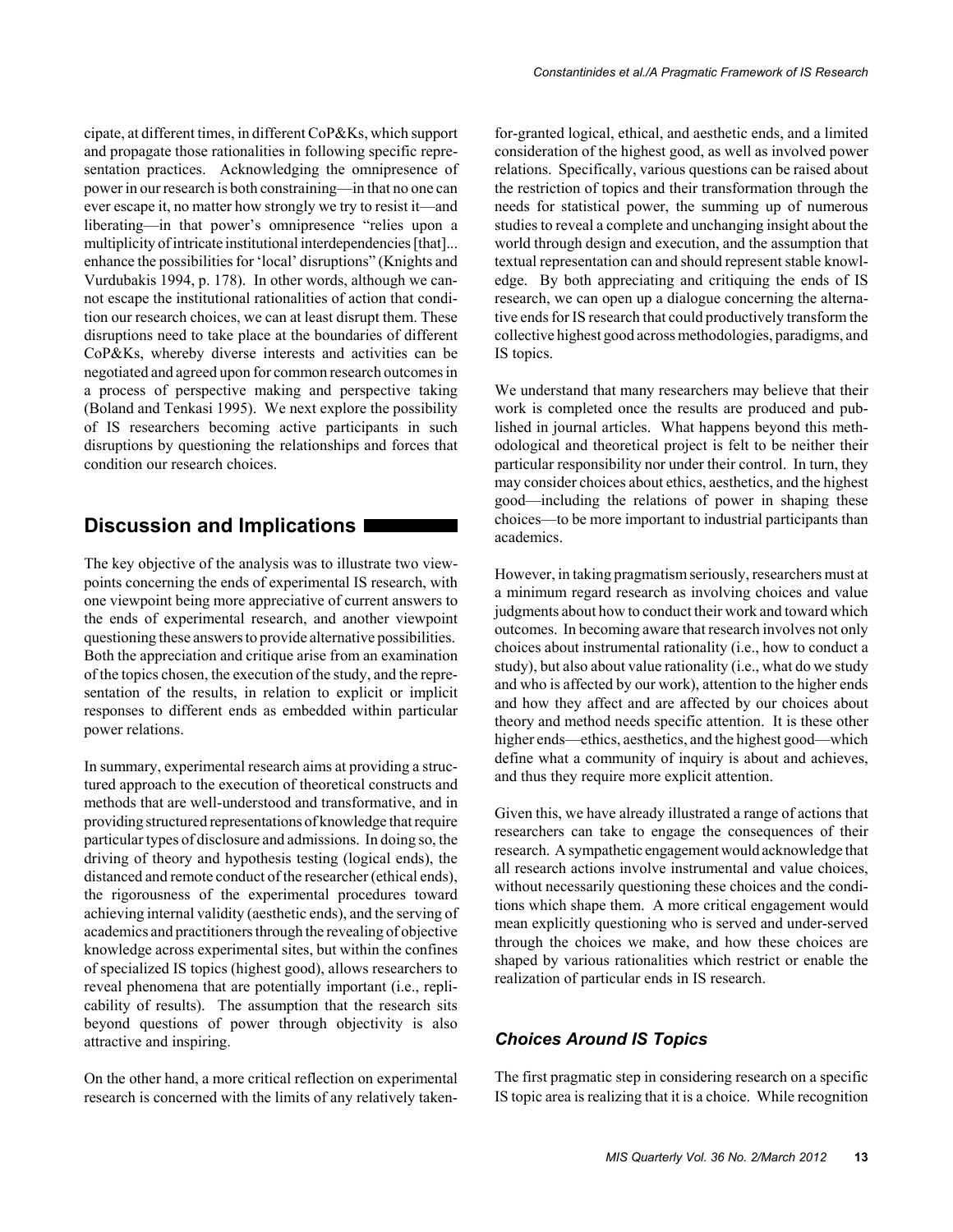of it as a choice may not affect anything specific about what IS researchers do and write about in their papers, it does raise the immediate question of why this topic now? It also raises questions about what topics were considered before settling on this topic, and what were the opportunity costs of pursuing this topic over others.

As evident from our analysis of experimental IS research, choices around IS topics are usually initiated within particular research and practitioner community interests. However, as in the example of research on GDSS, there is rarely a substantial questioning of why this topic now and how it could contribute to a transformation beyond specific academic and practitioner implications (i.e., a better appreciation of the highest good, for example, questioning how research in GDSS-enhanced student learning contributes to learning more broadly). Without this type of exploration and questioning, both before and after the project is completed, the impact of IS research remains contained within a narrowly defined CoP&K interested primarily in the execution of the research and, more specifically, the theory and methodology (i.e., logic) employed, without much attention to the other ends.

Moving away from this approach to choosing IS topics would require a more reflective engagement of the various interests involved in studying a specific topic, while excluding others. As soon as IS researchers begin to actively debate their choices of specific IS topics with other interested stakeholders, they will find themselves seeking to question existing power relations in terms of who sets the research agenda, for whom, and toward which ends. For example, IS researchers have acknowledged the concern over the pro-innovation bias in diffusion studies, which has questioned the political agenda of diffusing innovations to "laggards" and the need to challenge these assumptions during the conduct of research (Swanson and Ramiller 2004).

This extended reflection can move beyond specific topic areas to include broader reviews and critiques of the IS field. For example, extended reflection can be achieved through historical studies of the development and evolution of specific topics within various IS communities. It can also be achieved by conducting ethnographic research at the boundary where IS academics and industry representatives come together. Finally, comparative studies of the parallel development of IS academic and industry discourses around various IS phenomena, and an exploration of how IS research texts draw on and depend on wider discourses within the field and in industry, could reveal various rationalities affecting past IS topics, while unearthing those influences still present today (Ramiller et al. 2008). Such reflective inquiries provide a way of teasing out and transforming crucial assumptions and influences, which tend to restrict the realization and pursuit of alternative topics and ends.

Within the university context, we as a discipline also have to ask ourselves how our disciplinary institutions, tenure processes, journal rankings lists, and so forth are acting to circumscribe a particular understanding of what is seen as *good IS research*—phenomena worthy of research that will get published in good journals.

# *Choices Around the Design and Execution of IS Research*

The second most common set of choices we make is about the ways of thinking about, collecting, and analyzing the data from our research.

A first step in considering different research design and execution strategies in IS research is realizing that, once again, these are choices with consequences across different research ends. Much of an IS paper is spent on describing and convincing the reader that the design and execution is most appropriate for this particular topic at this particular point in time, and that the evidence represents a serious and a well-executed study. However, as discussed in the analysis of experimental research, once a research project is underway, IS researchers tend to overemphasize their methodological actions in a preparatory attempt to address what their colleagues and reviewers will want—typically evidence collected in a standardized and recognizable way.

A more critical engagement with methodology would be to think more carefully about how acting in these particular ways will produce evidence and effects that will lead to the types of transformation we and other participants desire. This would require a conscious and situated form of critique about the intended and revealed ends of the research while considering how the design and execution of the study will be perceived by other CoP&Ks with alternative and even conflicting views. An important consideration here is that many of these CoP&Ks are less interested in the specific execution of the study than in the importance and transformative possibilities from the study outcomes, and this immediately affects how we should wish to act in the future. For example, the use of action research in recent years is both a way of acting and intervening and a way of convincing non-researchers of the value of the research. Certainly the methodology is, on the surface, more recognizable to practitioners than many of the other methodologies we employ.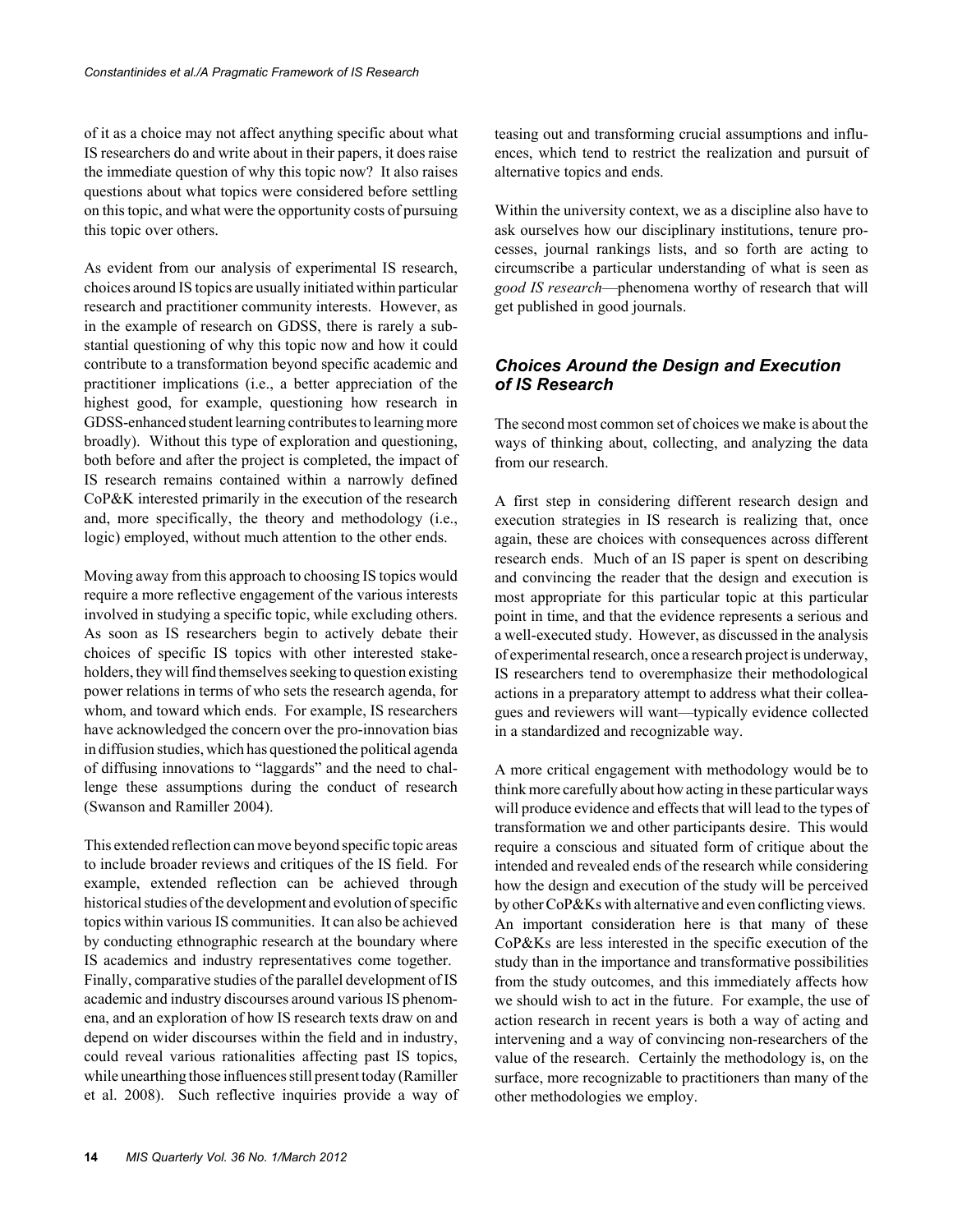In terms of the highest good, however, this doesn't mean that every methodology should follow an action research form. However, it does suggest that IS researchers should seek to experiment with and anticipate the possible ends and consequences of work conducted in different ways in an evaluation of possible findings and solutions "which would hold in the long run" (CP 5.209-211). Exploring the anticipated consequences of the research in advance would move the horizon beyond "will this get published in a top IS journal" to other consequences in terms of its influence on other topic areas, methodologies, and theories in the IS field. The collective research by Braa et al. (2004) is an indication of how a group of projects is brought together to consider a different highest good—a set of projects

to design, implement, and sustain HIS [health information systems] following a participatory approach to support local management of health care delivery and information flows in selected health facilities, districts, and provinces, and its further spread within and across developing countries (p. 343).

In engaging these research choices more reflectively, IS researchers will no longer be simply concerned with the situated relationship between the researcher and research subject, but also with the way that the researchers' activities take place within a broader field of knowledge production. In other words, even though at any particular point in time knowledge might be understood by a research community to be scientifically true (as in experimental research), knowledge is also recognized and questioned as a product of contested socio-technical practices, where different actors engage in a struggle to frame facts in particular ways (Knorr-Cetina 1999).

The key effort here would be to seriously acknowledge the inseparability of knowledge claims about particular theories and methodological practices within the IS field from the various CoP&Ks producing these claims. In other words, the production of knowledge and the realization of the highest good is always associated with the exercise of power within and across CoP&Ks within the IS field. Thus, the reflexivity of IS researchers around their research choices will have to start with a problematization of the conditions and consequences of the formation of those choices (Flyvbjerg 2001).

Thus, the key effort should be to not only uncover the facts emerging *in situ* from a research site, but more importantly to probe how those facts reflect upon the wider institutional and political context in which they are produced.

## *Choices Around Representations of IS Research*

The third most common set of choices we make is around the ways of representing IS research in publication outlets. A first step here is to acknowledge that our choices about representation in IS research will generate certain consequences while avoiding others. While IS researchers may be unaffected or unwilling to change their representations and publication outlets, it is important to realize that the choices we make here individually and collectively indicate what we think is worth reporting and whom we wish to reach. By conforming to publication requirements, IS researchers unintentionally indicate what is of value and what is not, often ignoring how their textual choices have unintended consequences. This is especially true in cases where there are restrictions on journal space and the review team's preferences which prevent researchers from telling the whole story.<sup>5</sup>

The key challenge is how to make these choices more visible. IS researchers could improve their research by focusing on the ways in which the meaning of their research is and could be coproduced across author and audience. Naturally, IS researchers play an important authorial role in the meaning that is derived from their research. However, the research subjects also have a role to play, in addition to academic team members (e.g., closest colleagues, Ph.D. students and supervisors, reviewers, editors), and the consumers who read and make sense of the various findings of the research (e.g., funding councils, professional groups, other researchers).

To start with, more critical IS research should acknowledge that the meanings of texts are unstable and cannot be fully controlled by authors. "Reality appears to us in the form of a continuum…whose possibilities of determination no multitude of individuals can exhaust" (CP 6.170). Thus, the possibility of misinterpreting and reinterpreting a text is potentially unlimited; as texts "travel" through time and space they get reinterpreted and transformed (Eco 1994). In turn, a further question IS researchers need to ask is the role of research consumers in contributing to and transforming the meaning of the results of a research project. Dealing actively with this "consumerism" aspect of IS research texts across different audiences implies a more critical appreciation and involvement of the reader–consumer in the production of texts within the IS field, which is almost exclusively available only to IS researchers, oriented toward methodological persuasion and a singular interpretation.

<sup>&</sup>lt;sup>5</sup>We thank the associate editor for this point.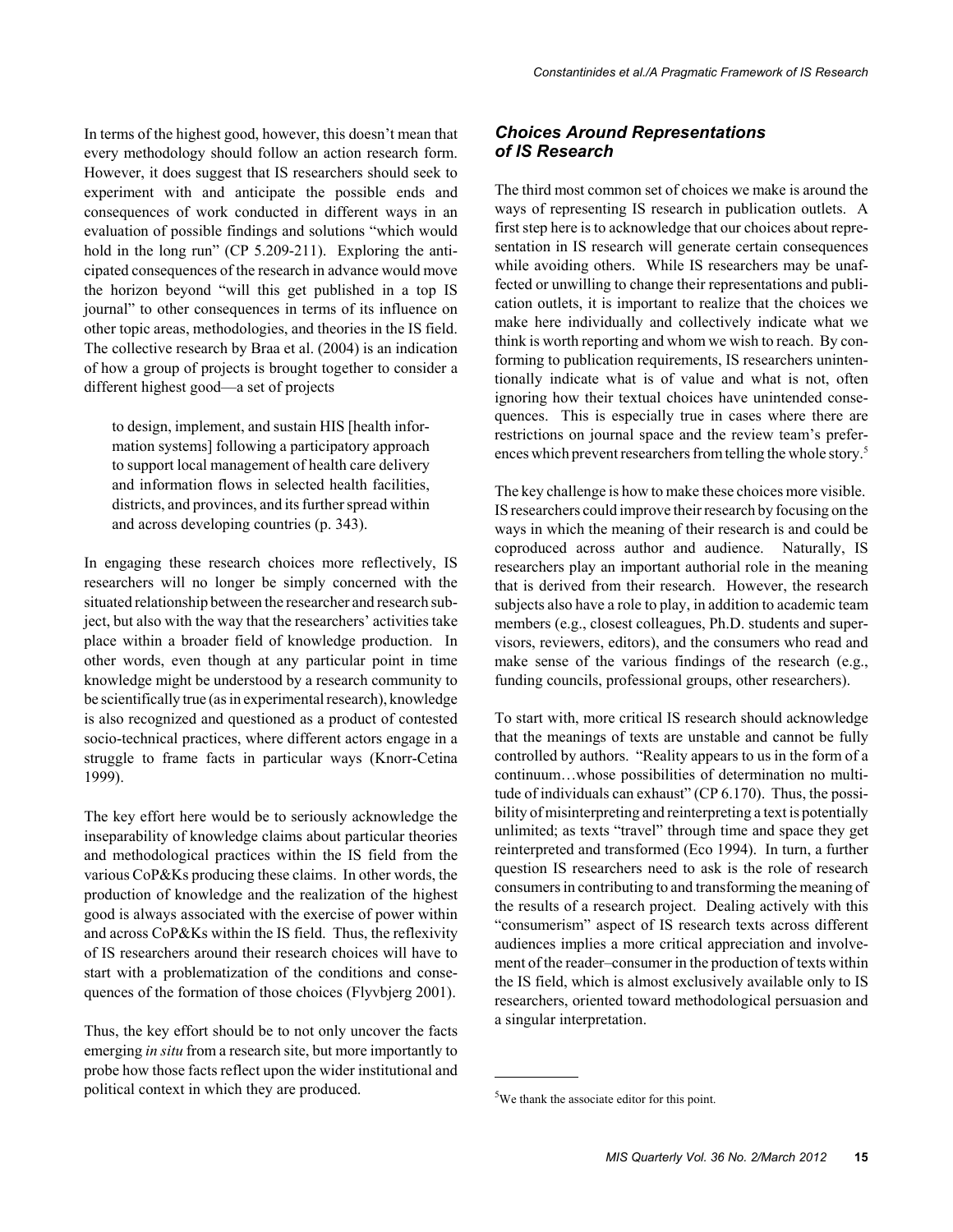In addition, realizing the difficulty of expanding current IS research texts, perhaps because we cling to printed journal formats, it may be necessary to support the production of various subtexts in other places around the core research article published in an IS journal. These could be virtual places where debate by the authors with other interested participants is possible. For example, dedicated wiki spaces could be established where researchers and others interested in specific topics could debate theoretical ideas, methodological practices, and empirical findings found in published IS research. These debates would help to open up the black box of review processes, by commenting on the comprehensibility and importance of the research, while identifying alternative interpretations, applied applications, and further reflection on areas for further research (Introna and Whittaker 2004; Ramiller et al. 2008). Authors could also use this space to engage the audience of their published research, thus actively dealing with the consumerism aspect of IS research, mentioned earlier. At a meta-level, these debates could also serve as spaces for reviewing knowledge across the IS field. Thus, within and beyond practitioner spaces such as *MISQ Executive*, we need to determine other ways of engaging other audiences—other researchers and practitioners—including the problems in collapsing such a broad group of community participants into a single category.

Important here is to realize that all IS research must be striving for a collective revealing of the highest good, otherwise we remain a fragmented group of separate and competing CoP&Ks, divided by hard answers to theory and methods. That is, IS researchers need to consider the effects of their research beyond citations, and look at how and to what extent insights emerging from their research are absorbed (or not) into other research studies. Concerns about ritual and inappropriate citation suggest there may be problems with the absorptive capacity of other researchers in the IS field, let alone the concern about the various practitioners and their ability to be interested in, and to absorb, our collective insights. In embracing a more reflective engagement of IS research choices, IS researchers can use the pragmatic framework illustrated in Figure 1, as well as empirical questions similar to those found in Table 1, as a way of explaining and justifying the relevance of the research and in the process improving the absorptive capacity of other researchers.

In identifying the political and institutional limits of research knowledge, IS researchers would come to more explicitly acknowledge that discovering the *truth* is a matter of identifying, accepting, and resisting the academic and practitioner conventions, fashions, and conformist pressure that normalize the researcher and lead to the production of sanctioned

research. The aim of IS researchers would be to recognize these conventions and, at the same time, seek to successfully navigate them through the artful deployment of rhetorical strategies (see Alvesson et al. 2008).

# **Conclusion**

The aim of this research essay was to argue that any efforts to understand the state of the IS field has to necessarily consider the various choices and value judgments embedded in IS research. Drawing on the pragmatism of C. S. Peirce as well as recent conceptualizations of phronetic research, we pragmatically redefined the rigor–relevance debate in IS research by arguing for a systematic questioning not only about the largely dominant focus on the theoretical and methodological choices made by researchers, but also about the ethical methods of conduct around how and for whom we should act, the anticipated and desired outcomes of the research, the collective and long-term impact of the research for the communities we wish to serve and inform, and the ways in which our choices are fostered, shaped, and restricted by power relations.

As a means of illustration, we provided both a sympathetic and a more critical view of the ends of experimental research. Our analysis of the ends of experimental research, as well as our discussion of broader commentaries on the state of the IS field, pointed to the realization that even small, conservative choices around the ends of IS research can affect our research agendas with consequences on the ways in which knowledge is produced, represented, and (re-)interpreted by others in the IS field.

We then proceeded with the implications of our pragmatic framework by proposing some practical recommendations IS researchers can employ when questioning the choices they make around IS topics, designing and executing their research, and the means of representing knowledge in informing and transforming the communities they wish to serve, including academics and practitioners. In contrasting a sympathetic and more critical view of research topics, execution, and representation, we suggest that IS research cannot sit above and beyond ethics and considerations of value judgements—either by leaving it as taken for granted or by trying to locate it elsewhere (such as funding bodies and ethics committees). Instead, we suggest that IS researchers make choices all the time, with each and every action, and that these choices have important consequences. Given this, researchers must explore the immediate and long-term consequences of every choice they make across preferred logic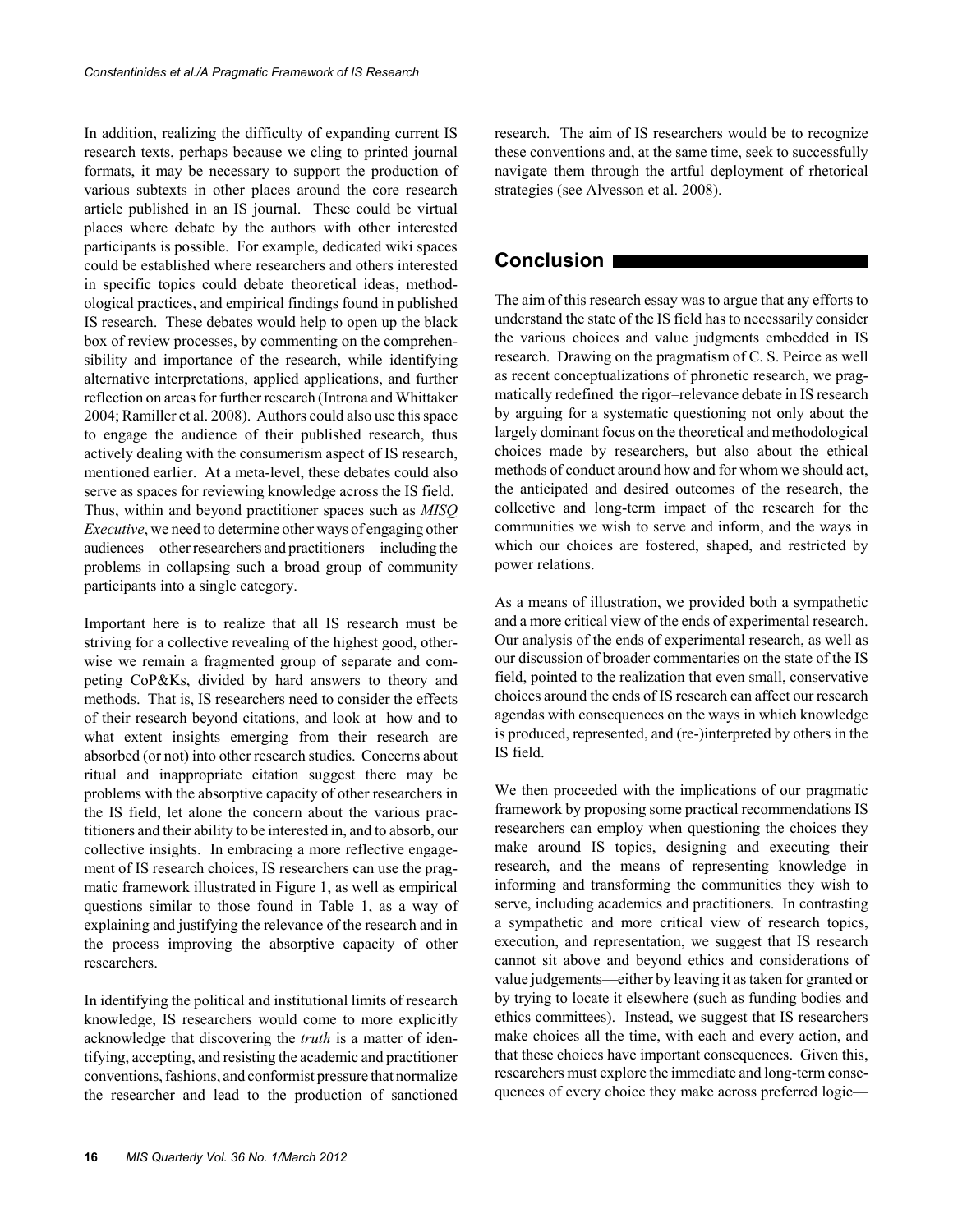the traditional domain of focus—ethics, aesthetics, the highest good, and the ways in which questions and answers are conditioned by power relations.

In opening up the complex landscape of IS research ends, we must acknowledge that this will make the practice of research much more difficult. However, in making this submerged landscape visible, we are claiming that it is irresponsible to shun this complexity by allowing decisions to be made elsewhere (by methodologies, disciplines, supervisors, funding agencies, ethical committees, and so forth). It is the responsibility of each researcher to face this complex landscape that is in a very real sense undecidable (i.e., there is no single decision that can resolve it). Reflectively and phronetically working through this undecidability is our ethical burden, as Derrida (1999, p. 66) suggests:

there would be no decision, in the strong sense of the word, in ethics, in politics, no decision, and thus no responsibility, without the experience of some undecidability. If you don't experience some undecidability, then the decision would simply be the application of a programme [decided elsewhere]… ethics and politics, therefore, start with undecidability.

We believe we have provided the ground upon which such reflection and working through of this undecidability can take place. Given the emergent and situated nature of the ends of research inquiry, our purpose here is not to answer the question, what should we do now? Such attempts would suggest that we can somehow remove the burden of responsibility from others to engage in a reflective inquiry for their own specific research. That, we believe, would be irresponsible and unethical. We can, however, suggest that what is expected of responsible IS researchers is to actively engage all ends—to ask and reflect on the question, why should we do things in this way and what will be the consequences? Questioning the choices we make in our research, and setting our sights on the consequences emerging out of those, should increase our chances of individually and collectively revealing the relevant current and future ends of IS research.

#### *References*

- Alavi, M. 1994. "Computer-Mediated Collaborative Learning: An Empirical Evaluation," *MIS Quarterly* (18:2), pp. 159-174.
- Alvesson, M., Hardy, C., and Harley, B. 2008. "Reflecting on Reflexivity: Reflexive Textual Practices in Organization and Management Theory," *Journal of Management Studies* (45:3), pp. 480-501.
- Apel, K-O. 1982. "C. S. Peirce and the Post-Tarskian Problem of an Adequate Explication of the Meaning of Truth: Towards a Transcendental-Pragmatic Theory of Truth, Part II," *Transactions of the Charles S. Peirce Society* (18), pp. 3-17.
- Apel, K-O. 1995. *C. S. Peirce: From Pragmatism to Pragmaticism,* Amherst, MA: The University of Massachusetts Press.
- Aristotle. 2006. *Ηθικά Νικομάχεια: Βιβλια Α-Δ* (*Nicomachean Ethics: Books 1-4*), translated from Ancient to Modern Greek by Dimitris Lypourlis.
- Baer, D. M. 1985. "Comment on Denkowski and Denkowski: Community-Based Residential Treatment of the Mentally Retarded Adolescent Offender," *Journal of Community Psychology* (13), pp. 306-307.
- Baskerville, R. 1999. "Investigating Information Systems with Action Research," *Communications of the Association for Information Systems* (19:2), pp. 1-31
- Baskerville, R., and Myers, M. D. 2004, "Special Issue on Action Research in Information Systems: Making IS Research Relevant to Practice—Foreword," *MIS Quarterly* (28:3), pp 329-335.
- Benbasat, I., and Zmud, B. 1999. "Empirical Research in Information Systems: the Practice of Relevance," *MIS Quarterly*  $(23:1)$ , pp. 3-16.
- Benbasat, I., and Zmud, R. 2003. "The Identity Crisis Within the IS Discipline: Defining and Communicating the Discipline's Core Properties," *MIS Quarterly* (27:2), pp.183-194.
- Boland, R. J., and Tenkasi, R. V. 1995. "Perspective Making and Perspective Taking in Communities of Knowing," *Organization Science* (6:4), pp. 350-373.
- Braa, J., Monteiro, E., and Sahay, S. 2004. "Networks of Action: Sustainable Health Information Systems Across Developing Countries," *MIS Quarterly* (28:3), pp. 337-362.
- Briggs, R., Nunamaker, J., and Sprague, R. 1997. "1001 Unanswered Research Questions in GSS," *Journal of Management Information Systems* (14:3), pp. 3-21.
- Brown, J., and Duguid, P. 1991. "Organizational Learning and Communities of Practice: Toward a Unified View of Working, Learning, and Innovation," *Organization Science* (2:1), pp. 40-57.
- Davenport, T., and Markus, M. 1999. "Rigor vs. Relevance Revisited: Response to Benbasat and Zmud," *MIS Quarterly* (23:1), pp. 19-23
- Davison, R. M., Martinsons, M. G., Lo, H. W. H., and Kam, C. S. P. 2006. "Ethical Values of IT Professionals: Evidence from Hong Kong," *IEEE Transactions on Engineering Management* (53:1), pp. 48-58
- Dennis. A. R. 1996. "Information Exchange in Group Decision Making: You Can Lead a Group to Information But You Can't Make It Think," *MIS Quarterly* (20:4), pp. 433-458.
- Dennis, A. R., and Garfield, M. J. 2003. "The Adoption and Use of GSS in Project Teams: Toward More Participative Processes and Outcomes" *MIS Quarterly* (27:2), pp. 289-323.
- DeSanctis, G. 2003. "The Social Life of Information Systems Research: A Response to Benbasat and Zmud's Call for Returning to the IT Artifact," *Journal of the Association for Information Systems* (4:7), pp. 360-376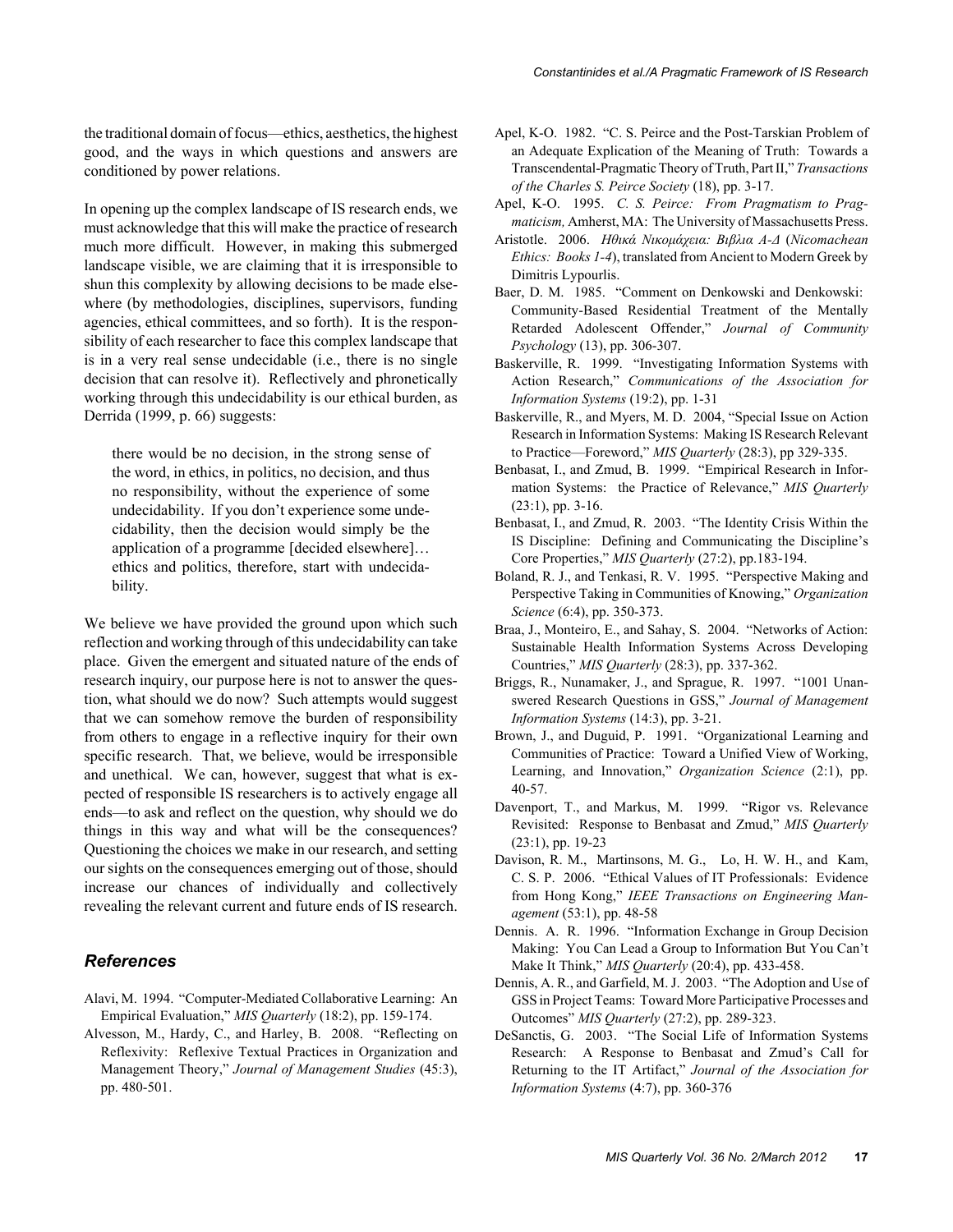- Derrida, J. 1999. "Hospitality, Justice and Responsibility: A Dialogue with Jacques Derrida," in *Questioning Ethics: Contemporary Debates in Philosophy,* R. Kearney and M. Dooley (eds.), London: Routledge, pp. 65-83.
- Eco, U. 1979. *The Role of the Reader: Explorations in the Semiotics of Texts*, London: Hutchinson Press.
- Eco, U. 1994. *The Limits of Interpretation*, Bloomington, IN: Indiana University Press.
- Elkjær, B., and Simpson, B. 2006. "Towards a Pragmatic Theory of Creative Practice," paper presented at the Second Organization Studies Summer Workshop Return to Practice: Understanding Organization as It Happens, Mykonos, Greece, June 15–16 (available online at http://pure.au.dk/portal/files/58/ Elkjaer Simpson OS 2006.pdf).
- ESRC. 2005. *Research Ethics Framework*, Economic and Social Research Council, Swindon, UK (http://www.esrc.ac.uk/).
- Fawcett, S. B. 1991. "Some Values Guiding Community Research and Action," *Journal of Applied Behavior Analysis* (24), pp. 621-636
- Flyvbjerg, B. 2001. *Making Social Science Matter: Why Social Inquiry Fails and How It Can Succeed Again*, translated by Steven Sampson, Cambridge: Cambridge University Press.
- Flyvbjerg, B. 2004. "Phronetic Planning Research: Theoretical and Methodological Reflections," *Planning Theory & Practice* (5:3), pp. 283-306
- Flyvbjerg, B. 2006. "Making Organization Research Matter: Power, Values, and Phronesis," in *The Sage Handbook of Organization Studies* (2nd ed.) S. R. Clegg, C. Hardy, T. B. Lawrence, and W. R. Nord (eds.), Thousand Oaks, CA: Sage Publications, pp. 370-387.
- Golden-Biddle, K., and Locke, K. 1993. "Appealing Work: An Investigation of How Ethnographic Texts Convince," *Organization Science* (4:4), pp. 595-616.
- Goles, T., and Hirschheim, R. 2000. "The Paradigm is Dead, the Paradigm is Dead…Long Live the Paradigm: The Legacy of Burrell and Morgan," *Omega* (28), pp. 249-268.
- Gruender, D. 1983. "Pragmatism, Science and Metaphysics," in *The Relevance of Charles Peirce*, E. Freeman (ed), La Salle, IL: Monist Library of Philosophy, pp. 271-291.
- Habermas, J. 1992. "Peirce and Communication," in *Postmetaphysical Thinking*, J. Habermas, translated by W. M. Hohengarten, Cambridge, UK: Polity Press, pp. 88-113.
- Habermas, J. 1994. *Justification and Application: Remarks on Discourse Ethics*, Cambridge, MA: The MIT Press.
- Habermas, J. 1998. *On the Pragmatics of Communication*, Cambridge, MA: The MIT Press.
- Hausman, C. 1993. *Charles S. Peirce's Evolutionary Philosophy*, New York: Cambridge University Press.
- Hirschheim, R., and Klein, H. 1994. "Realizing Emancipatory Principles in Information Systems Development: The Case for ETHICS," *MIS Quarterly* (18:1), pp.83-109.
- Hirschheim, R., and Klein, H. 2003. "Crisis in the IS Field? A Critical Reflection on the State of the Discipline," *Journal of the Association for Information Systems* (4:5), pp. 237-293
- Hui, K-L., Teo, H. H., and Lee, S-Y. T. 2007. "The Value of Privacy Assurance: An Exploratory Field Experiment," *MIS Quarterly* (31:1), pp. 19-33
- Introna, L. D., and Whittaker, L. 2004. "Journals, Truth, and Politics: The Case of *MIS Quarterly*," in *Information Systems Research: Relevant Theory and Informed Practice*, B. Kaplan, D. P. Truex III, D. Wastell, A. T. Wood-Harper, and J. I. DeGross (eds.), Norwell, MA: Kluwer Academic Publishers, pp. 103-120.
- Ives, B., Parks, M. S., Porra, J., and Silva L. 2004. "Phylogeny and Power in the IS Domain: A Response to Benbasat and Zmud's Call for Returning to the IT Artifact," *Journal of the Association for Information Systems* (5:3), pp. 108-124.
- Jarvenpaa,S. L., and Leidner, D. E. 1999. "Communication and Trust in Global Virtual Teams," *Organization Science* (10:6), pp. 791-815.
- Kanawattanachai, P., and Yoo, Y. 2007. "The Impact of Knowledge Coordination on Virtual Team Performance Over Time," *MIS Quarterly* (31:4), pp. 783-808.
- King, J., and Lyytinen, K. (eds.). 2006. *Information Systems: The State of the Field*, Chichester, UK: John Wiley & Sons.
- Klein, H., and Hirschheim, R. 2008. "The Structure of the IS Discipline Reconsidered: Implications and Reflections from a Community of Practice Perspective," *Information & Organization* (18:4), pp. 280-302.
- Knights, D., and Vurdubakis, T. 1994. "Foucault, Power, Resistance and All That," in *Resistance and Power in Organizations*, J. Jermier and W. Nord (eds.), London: Routledge, pp. 167-198.
- Knorr-Cetina, K. 1999. *Epistemic Cultures: How the Sciences Make Knowledge*, Cambridge, MA: Harvard University Press.
- Kohlberg, L. 1981. *Essays on Moral Development. Volume One: The Philosophy of Moral Development*, San Francisco: Harper & Row.
- Krois, J. M. 1994. "C. S. Peirce and Philosophical Ethics," in *Peirce and Value Theory: On Peircean Ethics and Aesthetics*, H. Parrett (ed.), Amsterdam: John Benjamins Publishing Company, pp. 27-38.
- Lave, J., and Wenger, E. 1991. *Situated Learning: Legitimate Peripheral Particpation*, Cambridge, MA: Harvard University Press.
- Lee, A. 1999. "Rigor and Relevance in MIS Research: Beyond the Approach of Positivism Alone," *MIS Quarterly* (23:1), pp. 29-33.
- Lee, A., and Baskerville, R. 2003. "Generalizing Generalizibility in Information Systems Research," *Information Systems Research* (14:3), pp. 221-243.
- Liszka, J. 1978. "Community is C. S. Peirce: Science as a Means and as an End," *Transactions of the C. S. Peirce Society* (14:4), pp. 305-321.
- Lyytinen, K. 1999. "Empirical Research in Information Systems: On the Relevance of Practice in Thinking of IS Research," *MIS Quarterly* (23:1), pp. 25-28.
- McGrath, J. E. 1982. "Dilemmatics: The Study of Research Choices and Dilemmas," in *Judgment Calls in Research,* J. E. McGrath (ed.), Beverly Hills, CA: Sage Publications, pp. 69-80.
- Mingers, J., and Walsham, G. 2010. "Toward Ethical Information Systems: The Contribution of Discourse Ethics," *MIS Quarterly* (34:4), pp. 833-854.
- Milgram, S. 1963. "Behavioral Study of Obedience," *Journal of Abnormal and Social Psychology* (67:4), pp. 371-378.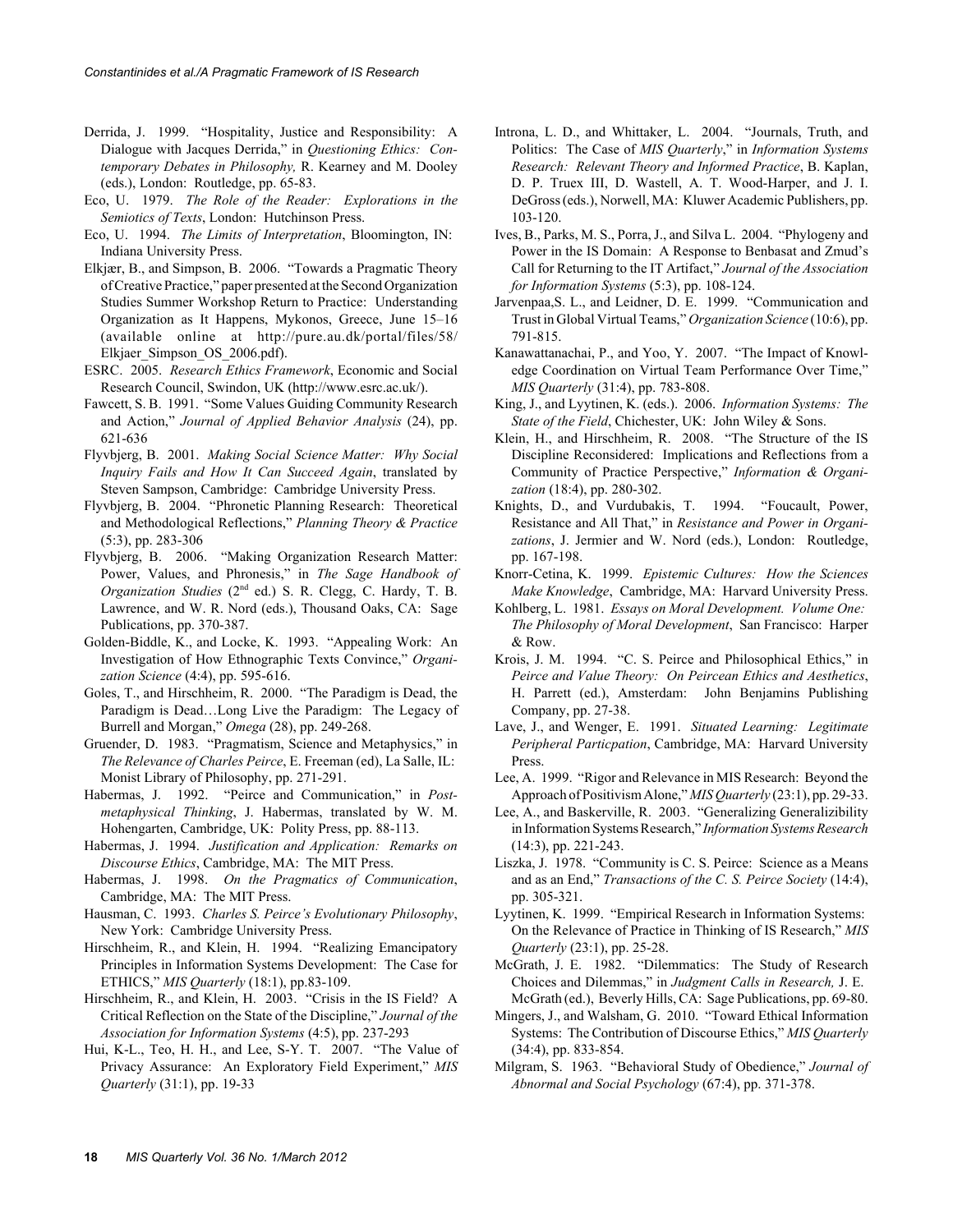- Mumford, E. 2006. "The Story of Socio-Technical Design: Reflections on its Successes, Failures and Potential," *Information Systems Journal* (16), pp. 317-342.
- Nunamaker, J., Briggs, R., Mittleman, D., Vogel, D., and Balthazard, P. 1996. "Lessons from a Dozen Years of Group Support Systems Research: A Discussion of Lab and Field Findings," *Journal of Management Information Systems* (13:3), pp. 163-207.
- Peirce, C. S. 1931-1958. *Collected Papers of Charles Sanders Peirce* (8 volumes): Volumes I–VI edited by C. Hartshorne and P. Weiss (Cambridge, MA: Harvard University Press, 1931-1935); Volumes VII and VIII edited by A. W. Burks (Cambridge, MA: Harvard University Press, 1958).
- Ramiller, N. C., Swanson, E. B., and Wang, P. 2008. "Research Directions in Information Systems: Toward an Institutional Ecology," *Journal of the Association of Information Systems* (9:1), pp. 1-22.
- Robichaud, D. 2006. "Steps Toward a Relational View of Agency," in *Communication as Organizing*, F. J. R. F., Taylor, and E. J. Van Every (eds.), Mahwah, NJ: Lawrence Erlbaum Associates, pp. 101-114.
- Robey, D. 1996. "Diversity in Information Systems Research: Threat, Promise, and Responsibility," *Information Systems Research* (7:4), pp. 400-408.
- Robey, D., and Markus, M. L. 1998. "Beyond Rigor and Relevance: Producing Consumable Research About Information Systems," *Information Resources Management Journal* (11:1), pp. 7-15.
- Rosemann, M., and Vessey, I. 2008. "Toward Improving the Relevance of Information Systems Research to Practice: The Role of Applicability Checks," *MIS Quarterly* (32:1), pp 1-22.
- Sfendoni-Mentzou, D. 1996. "The Reality of Thirdness: A Potential-Pragmatic Account of Laws of Nature," in *Realism and Anti-Realism in the Philosophy of Science*, R. Cohen and R. Hilpinen (eds.), Norwell, MA: Kluwer Academic Publishers, pp. 75-95.
- Snell, R. S. 1996. "Complementing Kohlberg: Mapping the Ethical Reasoning Used by Managers for Their Own Dilemma Cases," *Human Relations* (49:1), pp. 23-49.
- Stahl, B. 2008. "Discourses on Information Ethics: The Claim to Universality," *Ethics and Information Technology* (10), pp. 97-108.
- Stuhr, J. J. 1994. "Rendering the World More Reasonable: The Practical Significance of Peirce's Normative Science," in *Peirce and Value Theory: On Peircean Ethics and Aesthetics*, H. Parrett (ed.), Amsterdam: John Benjamins Publishing Company, pp. 3-16.
- Swanson, E. B., and Ramiller, N. C. 2004. "Innovating Mindfully with Information Technology," *MIS Quarterly* (28:4), pp. 553-583.
- Walsham, G., and Sahay, S. 1999. "GIS for District-Level Administration in India: Problems and Opportunities," *MIS Quarterly* (23:1), pp. 39-66.
- Weber, R. 2006. "Like Ships Passing in the Night: The Debate on the Core of the Information Systems Discipline," in *Information Systems: The State of the Field*, J. King and K. Lyytinen (eds.), Chichester, UK: John Wiley & Sons, pp. 293-299.

#### *About the Authors*

**Panos Constantinides** is an assistant professor in Management Information Systems at Frederick University Cyprus. Before joining Frederick University, Panos held positions at Lancaster University's Management School and the Judge Business School at the University of Cambridge where he also earned his Ph.D. Panos has looked at IS development and implementation issues in different healthcare settings in association with different organizations, from British Telecommunications Health (UK), Synbiotix (UK and Cyprus), and the Institute of Computer Science at the Foundation for Research and Technology Hellas (Greece). His more recent research focuses on problems of collective action around the development of information infrastructures, and the coordination of multidisciplinary teams.

**Mike Chiasson** is currently an AIM (Advanced Institute of Management) Innovation Fellow and a professor at Lancaster University's Management School, in the Department of Management Science. Before joining Lancaster University, he was an associate professor at the University of Calgary, and a postdoctoral fellow at the Institute for Health Promotion Research at the University of British Columbia. His research examines how social context affects IS development and implementation, using a range of social theories (actor network theory, structuration theory, critical social theory, ethnomethodology, communicative action, power-knowledge, deconstruction, and institutional theory). In studying these questions, he has examined various development and implementation issues (privacy, user involvement, diffusion, outsourcing, cybercrime, and system development conflict) within medical, legal, engineering, entrepreneurial, and governmental settings. Most of his work has been qualitative in nature, with a strong emphasis on participant observation.

**Lucas D. Introna** is professor of Organization, Technology and Ethics at Lancaster University's Management School. His research interest is the social dimensions of information technology and its consequences for society. In particular he is concerned with the way information technology transforms and mediates social interaction with specific reference to the moral dimension. He is coeditor *Ethics and Information Technology* and has served as associate editor for *MIS Quarterly* and *Information Systems Research*. He is also a founding member of the International Society for Ethics and Information Technology (INSEIT) and an active member of International Federation for Information Processing's Working Group 8.2 (Information Systems and Organizations), the Society for Philosophy in Contemporary World (SPCW), and a number of other academic and professional societies. His work includes a widely cited book, *Management, Information and Power*, and various academic papers in journals and conference proceedings on topics such as phenomenology, technology studies, theories of information, privacy, surveillance, information technology and post-modern ethics, autopoiesis and social systems, and virtual organizations.